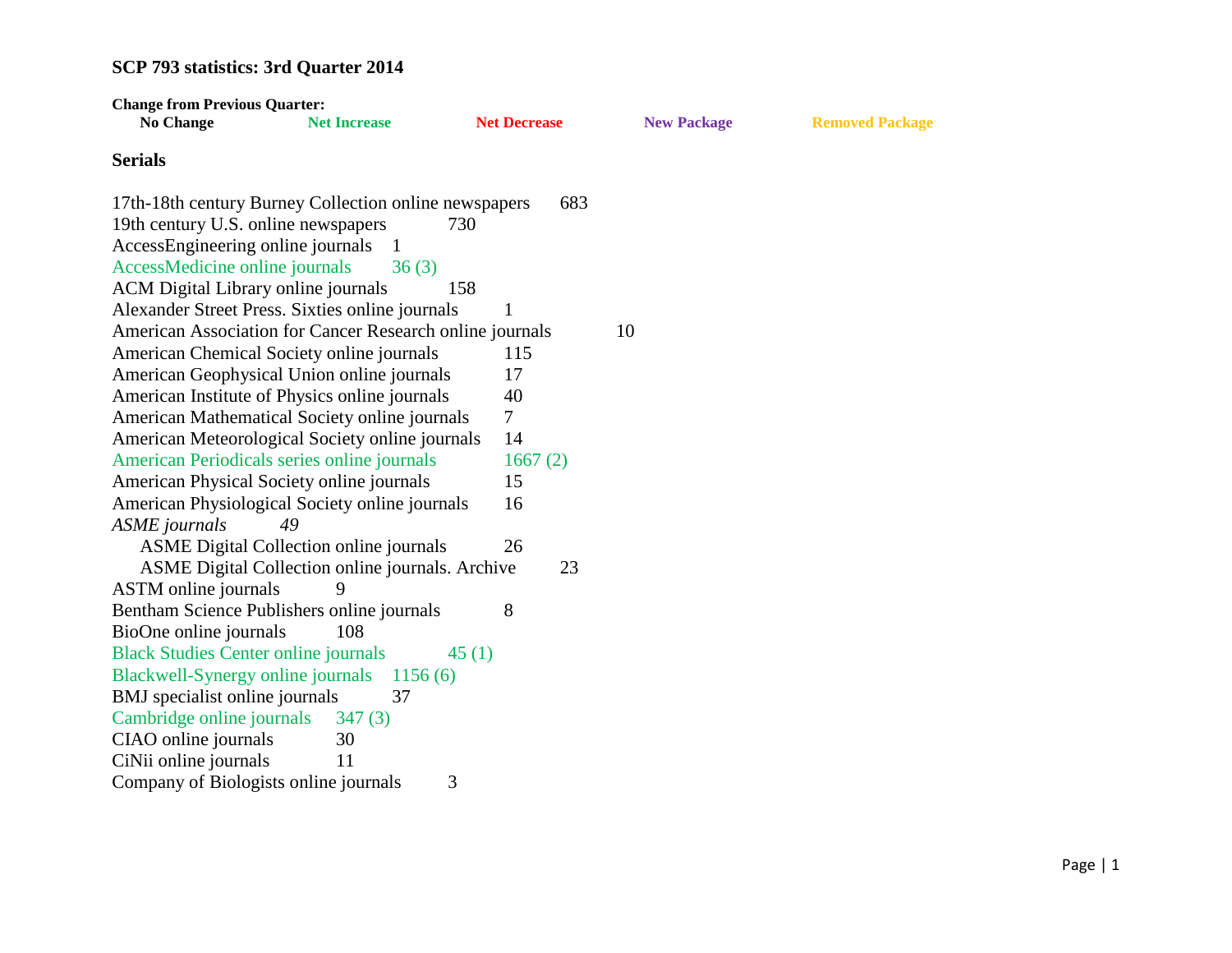| <b>Change from Previous Quarter:</b>               |                                                    |                                                                  |                    |                        |
|----------------------------------------------------|----------------------------------------------------|------------------------------------------------------------------|--------------------|------------------------|
| <b>No Change</b>                                   | <b>Net Increase</b>                                | <b>Net Decrease</b>                                              | <b>New Package</b> | <b>Removed Package</b> |
| <b>CRC</b> Press journals 12                       |                                                    |                                                                  |                    |                        |
|                                                    | CRC Press. CHEMnetBASE online journals             | 1                                                                |                    |                        |
|                                                    | CRC Press. CivilEngineeringnetBASE online journals |                                                                  | 1                  |                        |
|                                                    | CRC Press. ENGnetBASE online journals              |                                                                  |                    |                        |
|                                                    | CRC Press. ENGnetBASE Supplement online journals   |                                                                  | 1                  |                        |
|                                                    | CRC Press. ENVIROnetBASE online journals           | 1                                                                |                    |                        |
|                                                    |                                                    | CRC Press. FORENSICnetBASE/LawENFORCEMENTnetBASE online journals |                    | $\mathbf{1}$           |
|                                                    | CRC Press. ITECHnetBASE online journals            | 3                                                                |                    |                        |
|                                                    | CRC Press. MATHnetBASE online journals             |                                                                  |                    |                        |
|                                                    |                                                    | CRC Press. MechanicalEngineeringnetBASE online journals 1        |                    |                        |
| De Gruyter online journals. Bepress                |                                                    | 78                                                               |                    |                        |
| Duke University Press online journals              |                                                    | 39                                                               |                    |                        |
| Early American imprints online journals. Series II |                                                    | $\overline{2}$                                                   |                    |                        |
| Early English books online journals                |                                                    | 433                                                              |                    |                        |
| <b>EBSCO</b> journals                              | 16187(57)                                          |                                                                  |                    |                        |
|                                                    | EBSCO. Academic search complete online journals    | 8207 (27)                                                        |                    |                        |
| EBSCO. Art source online journals                  |                                                    | 599 $(1)$                                                        |                    |                        |
|                                                    | EBSCO. Business source complete online journals    | 3083(20)                                                         |                    |                        |
|                                                    | EBSCO. CINAHL plus online journals                 | 656(3)                                                           |                    |                        |
|                                                    | EBSCO. Education source online journals            | 1607(4)                                                          |                    |                        |
|                                                    |                                                    | EBSCO. Library literature & information science online journals  | 148(6)             |                        |
|                                                    | EBSCO. MasterFILE premier online journals          | 1563(3)                                                          |                    |                        |
|                                                    | EBSCO. Newspaper source online newspapers          | $270(-8)$                                                        |                    |                        |
|                                                    | EBSCO. Regional business news online journals      | 54(1)                                                            |                    |                        |
| ECS Digital Library online journals                |                                                    |                                                                  |                    |                        |
| EIU online journals                                | 753                                                |                                                                  |                    |                        |
| Gale journals                                      | 427                                                |                                                                  |                    |                        |
|                                                    |                                                    | Gale. Latin American and Iberian biographies online journals     | $\mathbf{1}$       |                        |
|                                                    | Gale. Literature Resource Center online journals   | 423                                                              |                    |                        |
|                                                    |                                                    | Gale. Selections from Sabin Americana, 1500-1926 online journals | 3                  |                        |
| IEEE Xplore online journals                        | 339                                                |                                                                  |                    |                        |
| <b>IIMP</b> full text online journals              | 197(1)                                             |                                                                  |                    |                        |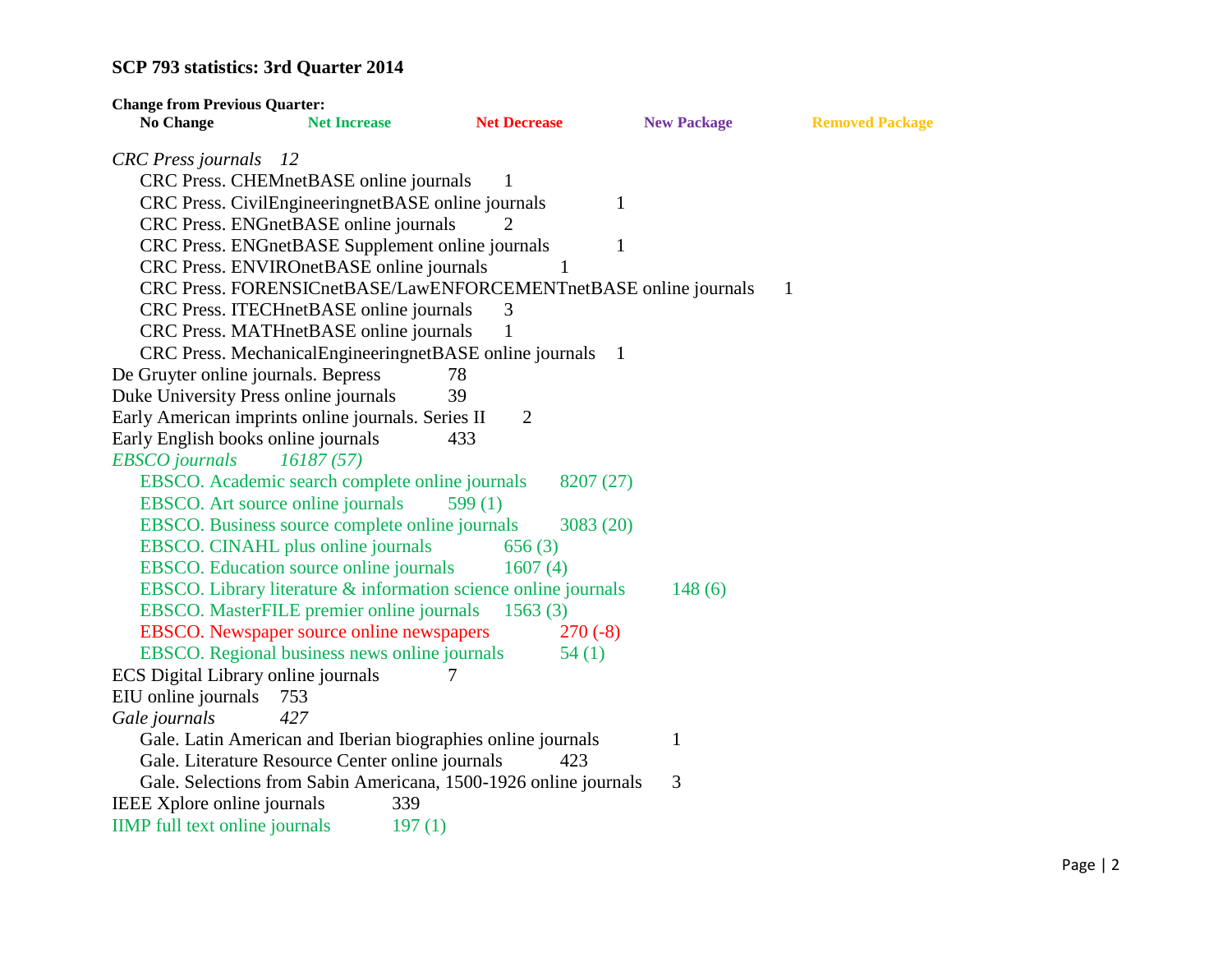| <b>Change from Previous Quarter:</b>                     |                     |                     |                                                                                  |                        |
|----------------------------------------------------------|---------------------|---------------------|----------------------------------------------------------------------------------|------------------------|
| <b>No Change</b>                                         | <b>Net Increase</b> | <b>Net Decrease</b> | <b>New Package</b>                                                               | <b>Removed Package</b> |
| <b>IIPAFT</b> full text online journals                  | 136(1)              |                     |                                                                                  |                        |
| Informa healthcare online journals                       | 200                 |                     |                                                                                  |                        |
| Institute of Physics online journals                     | 93                  |                     |                                                                                  |                        |
| International index to black periodicals online journals |                     | 126                 |                                                                                  |                        |
| <b>JSTOR</b> journals                                    | 2765(66)            |                     |                                                                                  |                        |
| <b>JSTOR</b> online journals                             | 2662(66)            |                     |                                                                                  |                        |
| JSTOR online journals. Ireland Collection                |                     | 103                 |                                                                                  |                        |
| Karger online journals                                   | 147                 |                     |                                                                                  |                        |
| Knovel Library online journals                           | 3                   |                     |                                                                                  |                        |
| LexisNexis academic online journals                      |                     | 3206(1)             |                                                                                  |                        |
| Literature online (LION) online journals                 |                     | 372                 |                                                                                  |                        |
| LWW online journals                                      | 280(1)              |                     |                                                                                  |                        |
| Making of the modern world online journals               |                     | $\mathbf{1}$        |                                                                                  |                        |
| Mary Ann Liebert journals                                | 149                 |                     |                                                                                  |                        |
| Mary Ann Liebert online journals                         | 46                  |                     |                                                                                  |                        |
| Mary Ann Liebert online journals. Archive                |                     | 103                 |                                                                                  |                        |
| MD Consult online journals                               | 93                  |                     |                                                                                  |                        |
| Miscellaneous UC subscription online journals            |                     | 30                  |                                                                                  |                        |
| <b>MIT Press journals</b><br>20                          |                     |                     |                                                                                  |                        |
| MIT Press CogNet online journals                         | 7                   |                     |                                                                                  |                        |
| MIT Press online journals                                | 13                  |                     |                                                                                  |                        |
| Morgan & Claypool online journals                        |                     | 22                  |                                                                                  |                        |
| <b>Nature Publishing Group online journals</b>           |                     | 86(10)              |                                                                                  |                        |
| Newsbank/Readex newspapers                               | 1723(4)             |                     |                                                                                  |                        |
| Newsbank/Readex online newspapers. Access world news     |                     |                     | 682(4)                                                                           |                        |
|                                                          |                     |                     | Newsbank/Readex online newspapers. Early American newspapers series 1, 1690-1876 | 1041                   |
| Nineteenth century collections online journals           |                     | 257                 |                                                                                  |                        |
| Now online journals                                      | 23                  |                     |                                                                                  |                        |
| NRC Research Press online journals                       | 22                  |                     |                                                                                  |                        |
| <b>OECD</b> iLibrary online journals                     | 259(10)             |                     |                                                                                  |                        |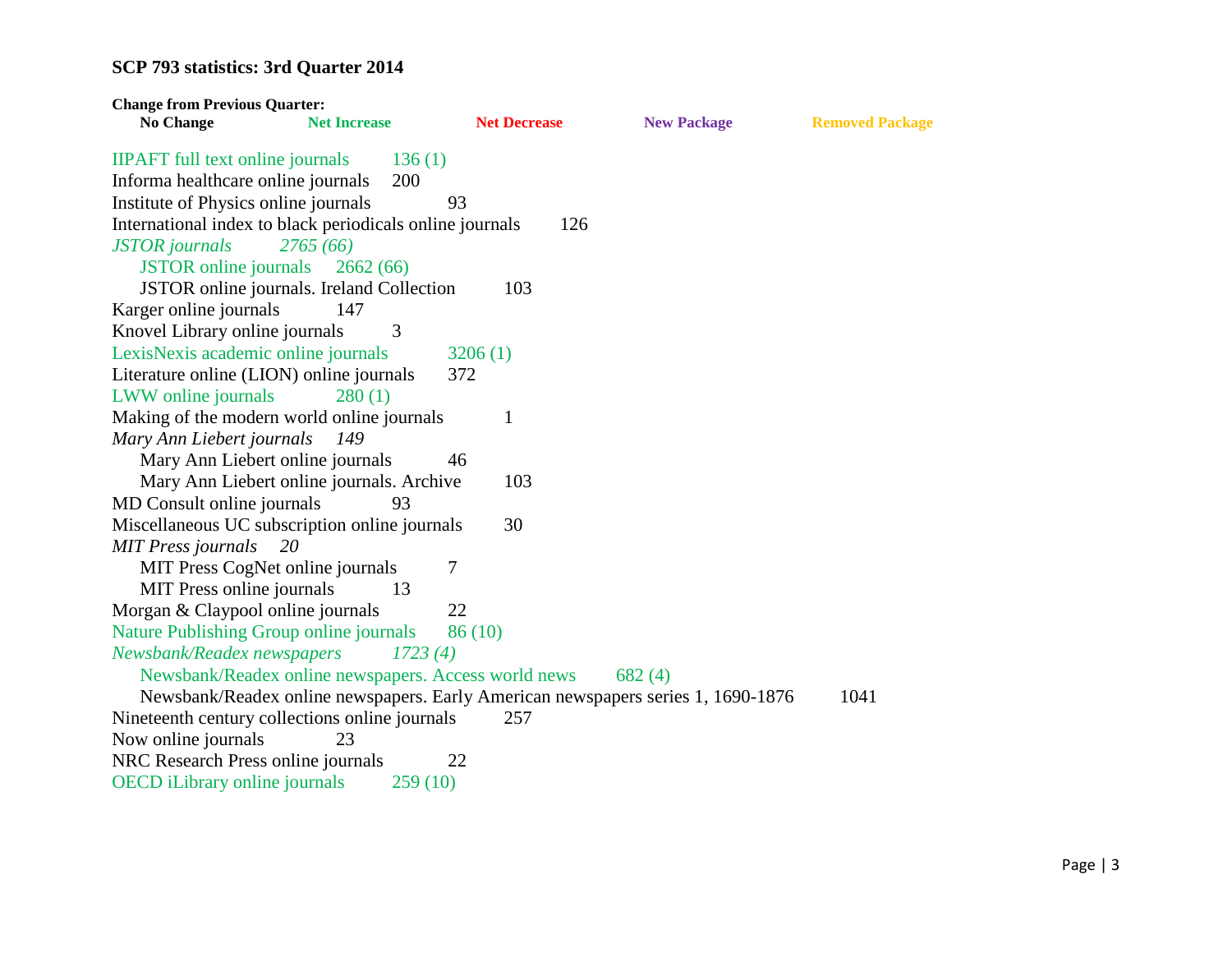| <b>Change from Previous Quarter:</b><br>No Change  | <b>Net Increase</b> | <b>Net Decrease</b> | <b>New Package</b>                                                                                           | <b>Removed Package</b> |      |    |
|----------------------------------------------------|---------------------|---------------------|--------------------------------------------------------------------------------------------------------------|------------------------|------|----|
| Open access resource seleccted by the UC Libraries |                     |                     | 12682 (1566)                                                                                                 |                        |      |    |
| Open access resource selected by the UC Libraries  |                     |                     | 1110(36)                                                                                                     |                        |      |    |
| Open access resource seleccted by the UC Libraries |                     |                     | 11572 (1530)                                                                                                 |                        |      |    |
|                                                    |                     |                     | Open access resource selected by the UC Libraries. American Association for Cancer Research online journals  |                        |      | 6  |
|                                                    |                     |                     | Open access resource selected by the UC Libraries. American Heart Association online journals                |                        | 7    |    |
|                                                    |                     |                     | Open access resource selected by the UC Libraries. American Physical Society online journals                 |                        | 1    |    |
|                                                    |                     |                     | Open access resource selected by the UC Libraries. American Physiological Society online journals            |                        | 16   |    |
|                                                    |                     |                     | Open access resource selected by the UC Libraries. American Society for Microbiology online journals         |                        |      | 15 |
|                                                    |                     |                     | Open access resource selected by the UC Libraries. ANSInet online journals                                   | 22                     |      |    |
|                                                    |                     |                     | Open access resource selected by the UC Libraries. Astrophysics Data System online journals                  |                        | 23   |    |
|                                                    |                     |                     | Open access resource selected by the UC Libraries. Bentham online journals                                   | 47(1)                  |      |    |
|                                                    |                     |                     | Open access resource selected by the UC Libraries. Bioline online journals                                   | 38                     |      |    |
|                                                    |                     |                     | Open access resource selected by the UC Libraries. BioMed Central online journals                            | 266(16)                |      |    |
|                                                    |                     |                     | Open access resource selected by the UC Libraries. BioOne online journals                                    | 2(2)                   |      |    |
|                                                    |                     |                     | Open access resource selected by the UC Libraries. Blackwell-Synergy online journals                         | 16                     |      |    |
|                                                    |                     |                     | Open access resource selected by the UC Libraries. BMJ specialist online journals                            | 39                     |      |    |
|                                                    |                     |                     | Open access resource selected by the UC Libraries. Cambridge online journals                                 | 1(1)                   |      |    |
|                                                    |                     |                     | Open access resource selected by the UC Libraries. CiNii online journals                                     | 26                     |      |    |
|                                                    |                     |                     | Open access resource selected by the UC Libraries. CLOCKSS online journals                                   | $\overline{2}$         |      |    |
|                                                    |                     |                     | Open access resource selected by the UC Libraries. Company of Biologists online journals                     |                        | 6(1) |    |
|                                                    |                     |                     | Open access resource selected by the UC Libraries. Copernicus online journals                                | 35(1)                  |      |    |
|                                                    |                     |                     | Open access resource selected by the UC Libraries. Core Historical Literature of Agriculture online journals |                        |      | 13 |
|                                                    |                     |                     | Open access resource selected by the UC Libraries. DigiZeitschriften online journals                         | 55                     |      |    |
|                                                    |                     |                     | Open access resource selected by the UC Libraries. DOAJ online journals                                      | 7718 (1247)            |      |    |
|                                                    |                     |                     | Open access resource selected by the UC Libraries. Duke University Press online journals                     |                        | 1    |    |
|                                                    |                     |                     | Open access resource selected by the UC Libraries. Elsevier online journals                                  |                        |      |    |
|                                                    |                     |                     | Open access resource selected by the UC Libraries. Erudit online journals                                    | 6(1)                   |      |    |
|                                                    |                     |                     | Open access resource selected by the UC Libraries. eScholarship online journals                              | 69                     |      |    |
|                                                    |                     |                     | Open access resource selected by the UC Libraries. HighWire Press online journals                            | $105(-1)$              |      |    |
|                                                    |                     |                     | Open access resource selected by the UC Libraries. Hindawi online journals                                   | 355(28)                |      |    |
|                                                    |                     |                     | Open access resource selected by the UC Libraries. IEEE Xplore online journals                               | 1                      |      |    |
|                                                    |                     |                     | Open access resource selected by the UC Libraries. Institute of Physics online journals                      | 5                      |      |    |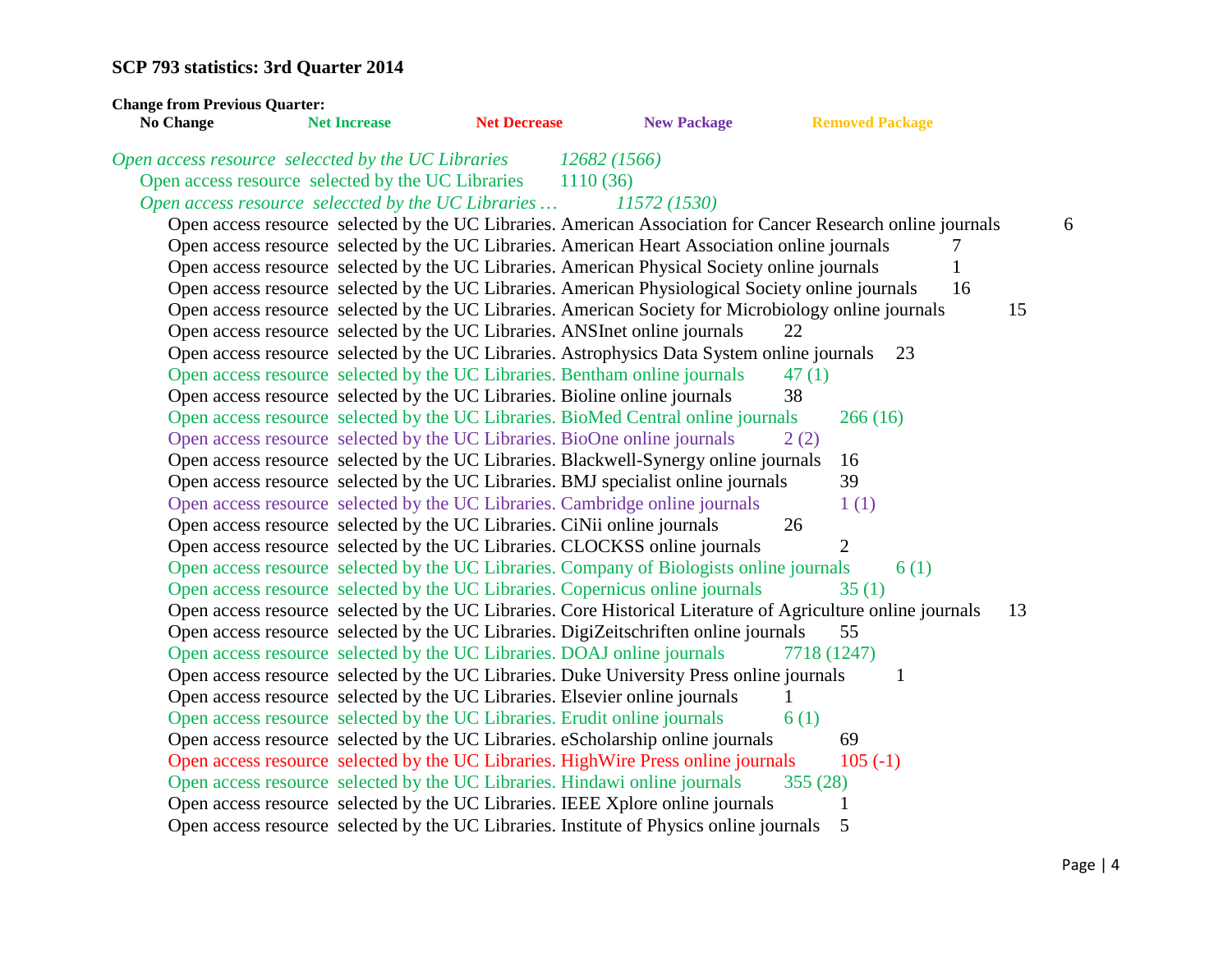| <b>Change from Previous Quarter:</b>                                    |                     |                     |                                                                                                              |         |                        |                |         |
|-------------------------------------------------------------------------|---------------------|---------------------|--------------------------------------------------------------------------------------------------------------|---------|------------------------|----------------|---------|
| <b>No Change</b>                                                        | <b>Net Increase</b> | <b>Net Decrease</b> | <b>New Package</b>                                                                                           |         | <b>Removed Package</b> |                |         |
|                                                                         |                     |                     | Open access resource selected by the UC Libraries. Journal@rchive online journals                            |         | 36                     |                |         |
|                                                                         |                     |                     | Open access resource selected by the UC Libraries. J-STAGE online journals                                   | 244(3)  |                        |                |         |
|                                                                         |                     |                     | Open access resource selected by the UC Libraries. JSTOR online journals                                     | 56      |                        |                |         |
|                                                                         |                     |                     | Open access resource selected by the UC Libraries. Karger online journals                                    | 8(1)    |                        |                |         |
|                                                                         |                     |                     | Open access resource selected by the UC Libraries. Making of America online journals 71                      |         |                        |                |         |
|                                                                         |                     |                     | Open access resource selected by the UC Libraries. MedIND online journals                                    | 22      |                        |                |         |
|                                                                         |                     |                     | Open access resource selected by the UC Libraries. MIT Press online journals                                 | 1       |                        |                |         |
|                                                                         |                     |                     | Open access resource selected by the UC Libraries. Nature Publishing Group online journals                   |         | 9(1)                   |                |         |
|                                                                         |                     |                     | Open access resource selected by the UC Libraries. Numdam online journals                                    | 18      |                        |                |         |
|                                                                         |                     |                     | Open access resource selected by the UC Libraries. Optics Infobase online journals                           |         | $\mathbf{1}$           |                |         |
|                                                                         |                     |                     | Open access resource selected by the UC Libraries. Oxford online journals                                    | 60(3)   |                        |                |         |
|                                                                         |                     |                     | Open access resource selected by the UC Libraries. Persee online journals                                    | 106(3)  |                        |                |         |
|                                                                         |                     |                     | Open access resource selected by the UC Libraries. Project Euclid online journals                            |         | 19                     |                |         |
|                                                                         |                     |                     | Open access resource selected by the UC Libraries. PubMed Central online journals                            |         | 974 (102)              |                |         |
| Open access resource selected by the UC Libraries. Raco online journals |                     |                     |                                                                                                              | 9(4)    |                        |                |         |
|                                                                         |                     |                     | Open access resource selected by the UC Libraries. RedALyc online journals                                   | 162(15) |                        |                |         |
|                                                                         |                     |                     | Open access resource selected by the UC Libraries. Revues.org online journals                                |         | 67(8)                  |                |         |
|                                                                         |                     |                     | Open access resource selected by the UC Libraries. Royal Society of Chemistry online journals                |         |                        | $\overline{c}$ |         |
|                                                                         |                     |                     | Open access resource selected by the UC Libraries. Royal Society of New Zealand online journals              |         |                        | $\mathbf{1}$   |         |
| Open access resource selected by the UC Libraries. Sage online journals |                     |                     |                                                                                                              | 7(4)    |                        |                |         |
|                                                                         |                     |                     | Open access resource selected by the UC Libraries. SciELO online journals                                    | 456(31) |                        |                |         |
|                                                                         |                     |                     | Open access resource selected by the UC Libraries. ScienceDirect online journals                             |         | 15(1)                  |                |         |
|                                                                         |                     |                     | Open access resource selected by the UC Libraries. SORA online journals                                      | 10      |                        |                |         |
|                                                                         |                     |                     | Open access resource selected by the UC Libraries. SpringerLink online journals                              |         | 16(4)                  |                |         |
|                                                                         |                     |                     | Open access resource selected by the UC Libraries. SpringerOpen online journals                              |         | 52(35)                 |                |         |
|                                                                         |                     |                     | Open access resource selected by the UC Libraries. Swiss electronic academic library service online journals |         |                        |                | 109(11) |
| Open access resource selected by the UC Libraries. U.S. online journals |                     |                     |                                                                                                              | 126(1)  |                        |                |         |
|                                                                         |                     |                     | Open access resource selected by the UC Libraries. Wiley online journals                                     | 3(3)    |                        |                |         |
|                                                                         |                     |                     | Open access resource selected by the UC Libraries. Wiley-Blackwell online journals                           |         | 15(3)                  |                |         |
| Optics infobase online journals                                         | 30(2)               |                     |                                                                                                              |         |                        |                |         |
| Oxford online journals                                                  | 275                 |                     |                                                                                                              |         |                        |                |         |
| Periodicals archive online journals                                     | 545(1)              |                     |                                                                                                              |         |                        |                |         |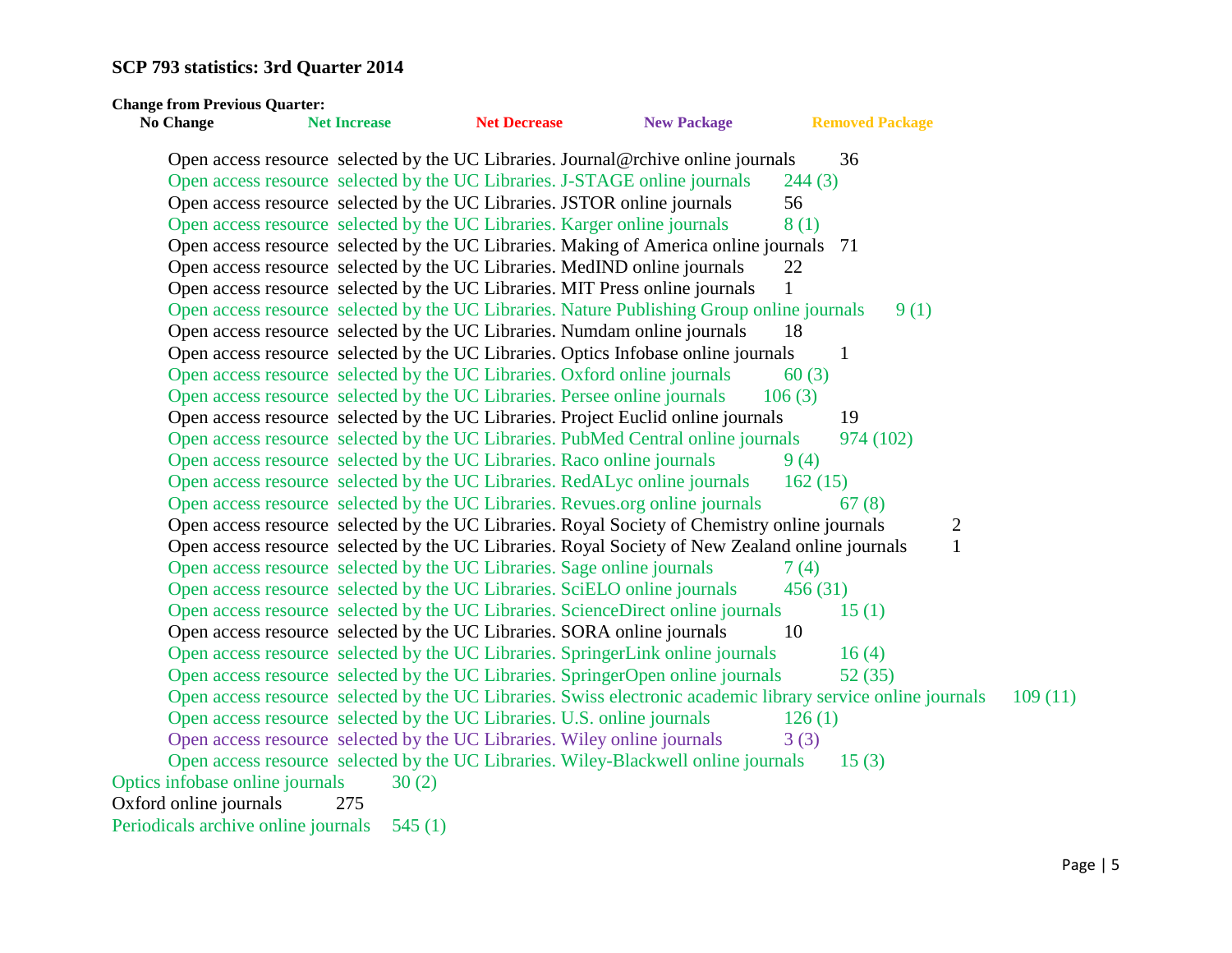| <b>Change from Previous Quarter:</b>        |                                                                  |                     |                    |                        |
|---------------------------------------------|------------------------------------------------------------------|---------------------|--------------------|------------------------|
| <b>No Change</b>                            | <b>Net Increase</b>                                              | <b>Net Decrease</b> | <b>New Package</b> | <b>Removed Package</b> |
| Portico online journals                     | 11                                                               |                     |                    |                        |
| Project MUSE online journals                | 605(10)                                                          |                     |                    |                        |
| PROLA (Physical Review Online Archive)      |                                                                  | 16                  |                    |                        |
| ProQuest journals                           | 617                                                              |                     |                    |                        |
|                                             | ProQuest online journals. Ethnic newswatch                       | 363                 |                    |                        |
|                                             | ProQuest online journals. GenderWatch                            | 234                 |                    |                        |
| ProQuest online newspapers                  | 20                                                               |                     |                    |                        |
| PsycARTICLES online journals                | 112(1)                                                           |                     |                    |                        |
| Psychiatry online journals                  | 3                                                                |                     |                    |                        |
|                                             | Royal Society (Great Britain) online journals                    | 21                  |                    |                        |
| Royal Society of Chemistry journals         | 151                                                              |                     |                    |                        |
|                                             | Royal Society of Chemistry online journals                       | 102                 |                    |                        |
|                                             | Royal Society of Chemistry online journals. RSC eBook collection |                     | 49                 |                        |
| Sage online journals                        | 868(3)                                                           |                     |                    |                        |
| ScienceDirect journals                      | 4397(5)                                                          |                     |                    |                        |
| ScienceDirect online journals               | 2173                                                             |                     |                    |                        |
|                                             | ScienceDirect online journals. Freedom collection                | 2224(5)             |                    |                        |
| SIAM online journals. Archive               | 17                                                               |                     |                    |                        |
| SPIE Digital Library online journals        | 10                                                               |                     |                    |                        |
| SpringerLink journals                       | 2216(4)                                                          |                     |                    |                        |
| SpringerLink online journals                | 2196(4)                                                          |                     |                    |                        |
|                                             | SpringerLink online journals. Springer eBook collection          |                     | 17                 |                        |
|                                             | SpringerLink online journals. Springer Protocols                 | 3                   |                    |                        |
| Stat!Ref online journals                    | 7(1)                                                             |                     |                    |                        |
| Taylor & Francis online journals            | 1375                                                             |                     |                    |                        |
| Thieme online journals                      | 4                                                                |                     |                    |                        |
|                                             | University of California Press online journals                   | 41                  |                    |                        |
| University of Chicago Press online journals |                                                                  | 63(3)               |                    |                        |
| Wiley-Blackwell online journals             | 817(5)                                                           |                     |                    |                        |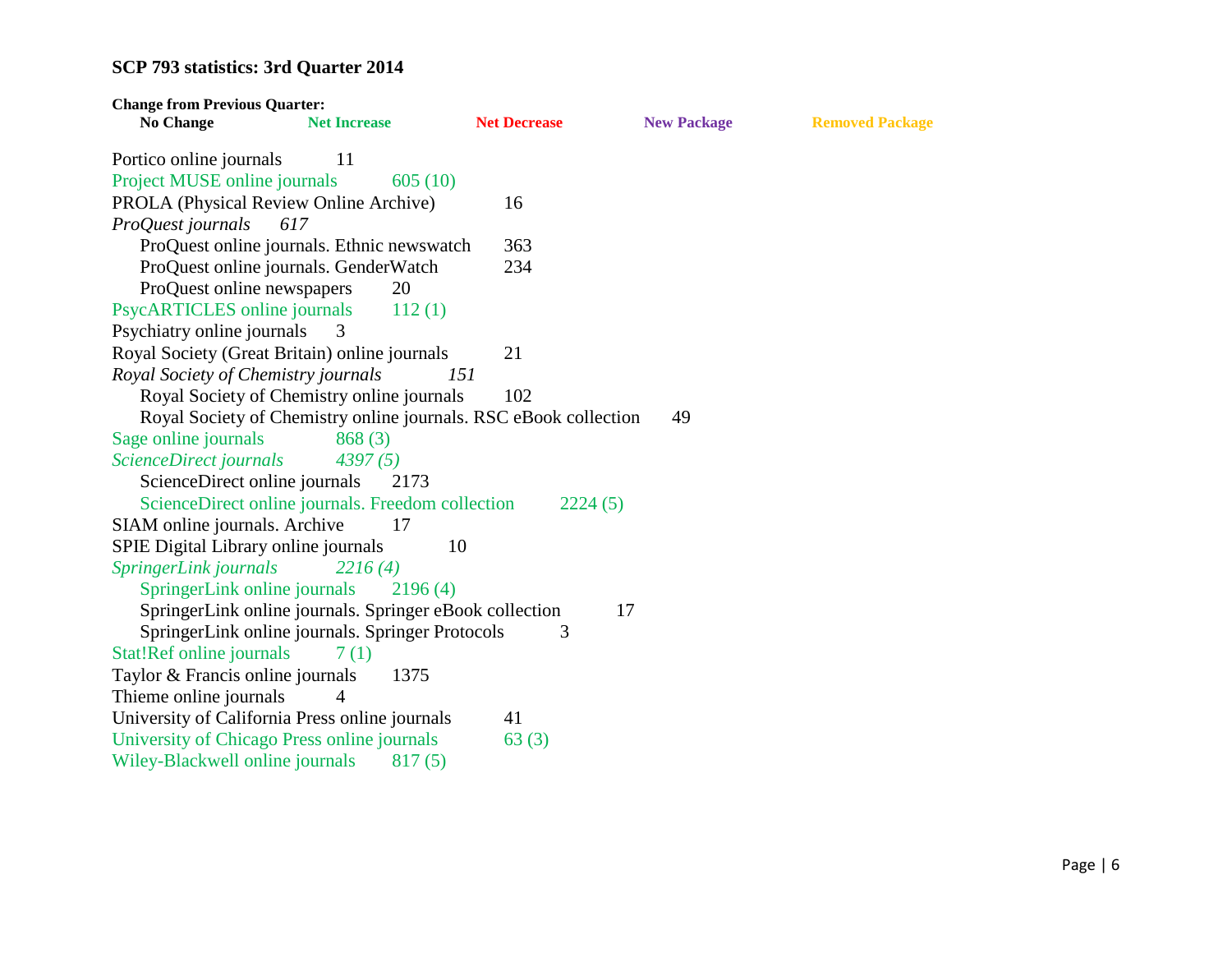| <b>Change from Previous Quarter:</b> |                                                       |                     |              |                    |                        |
|--------------------------------------|-------------------------------------------------------|---------------------|--------------|--------------------|------------------------|
| <b>No Change</b>                     | <b>Net Increase</b>                                   | <b>Net Decrease</b> |              | <b>New Package</b> | <b>Removed Package</b> |
| <b>Databases</b>                     |                                                       |                     |              |                    |                        |
| <b>CDL</b> licensed databases        | 614(9)                                                |                     |              |                    |                        |
| <b>CDL</b> licensed databases        | 211(2)                                                |                     |              |                    |                        |
| CDL licensed databases               | 403(7)                                                |                     |              |                    |                        |
|                                      | CDL licensed databases. AccessMedicine                | -1                  |              |                    |                        |
|                                      | <b>CDL</b> licensed databases. Alexander Street Press |                     | 13           |                    |                        |
|                                      | CDL licensed databases. Chadwyck-Healey               |                     | 12           |                    |                        |
|                                      | <b>CDL</b> licensed databases. CRC Press              | 10                  |              |                    |                        |
|                                      | CDL licensed databases. EBSCOhost                     | 29                  |              |                    |                        |
|                                      | CDL licensed databases. eHRAF archaeology             |                     | 55           |                    |                        |
|                                      | CDL licensed databases. eHRAF world cultures          |                     | 138          |                    |                        |
|                                      | CDL licensed databases. FirstSearch                   | 9                   |              |                    |                        |
|                                      | CDL licensed databases. Knovel                        |                     |              |                    |                        |
|                                      | CDL licensed databases. LexisNexis academic           |                     | $\mathbf{1}$ |                    |                        |
|                                      | CDL licensed databases. Literature online             |                     | 5            |                    |                        |
|                                      | CDL licensed databases. Mobile optimized resources    |                     |              | 22                 |                        |
|                                      | CDL licensed databases. OECD iLibrary                 | 37                  |              |                    |                        |
|                                      | CDL licensed databases. Optics infobase               | 1(1)                |              |                    |                        |
|                                      | CDL licensed databases. ProQuest                      | 33(3)               |              |                    |                        |
|                                      | CDL licensed databases. RAND California               |                     | 5            |                    |                        |
|                                      | CDL licensed databases. Stat!Ref                      | 4(1)                |              |                    |                        |
|                                      | CDL licensed databases. Taylor & Francis              | -4                  |              |                    |                        |
|                                      | CDL licensed databases. UC image service collections  |                     |              | $\overline{2}$     |                        |
|                                      | CDL licensed databases. Web of science                | 11(2)               |              |                    |                        |
|                                      | CDL licensed databases. Wiley                         | 10                  |              |                    |                        |
| CDL open access databases            | 28(2)                                                 |                     |              |                    |                        |
| CDL open access databases            | $17(-1)$                                              |                     |              |                    |                        |
| CDL open access databases            | 11(3)                                                 |                     |              |                    |                        |
|                                      | CDL open access databases. DOAJ                       | 2(2)                |              |                    |                        |
|                                      | CDL open access databases. Mobile optimized resources |                     |              | 1                  |                        |
|                                      | CDL open access databases. PubMed Central             |                     | 1(1)         |                    |                        |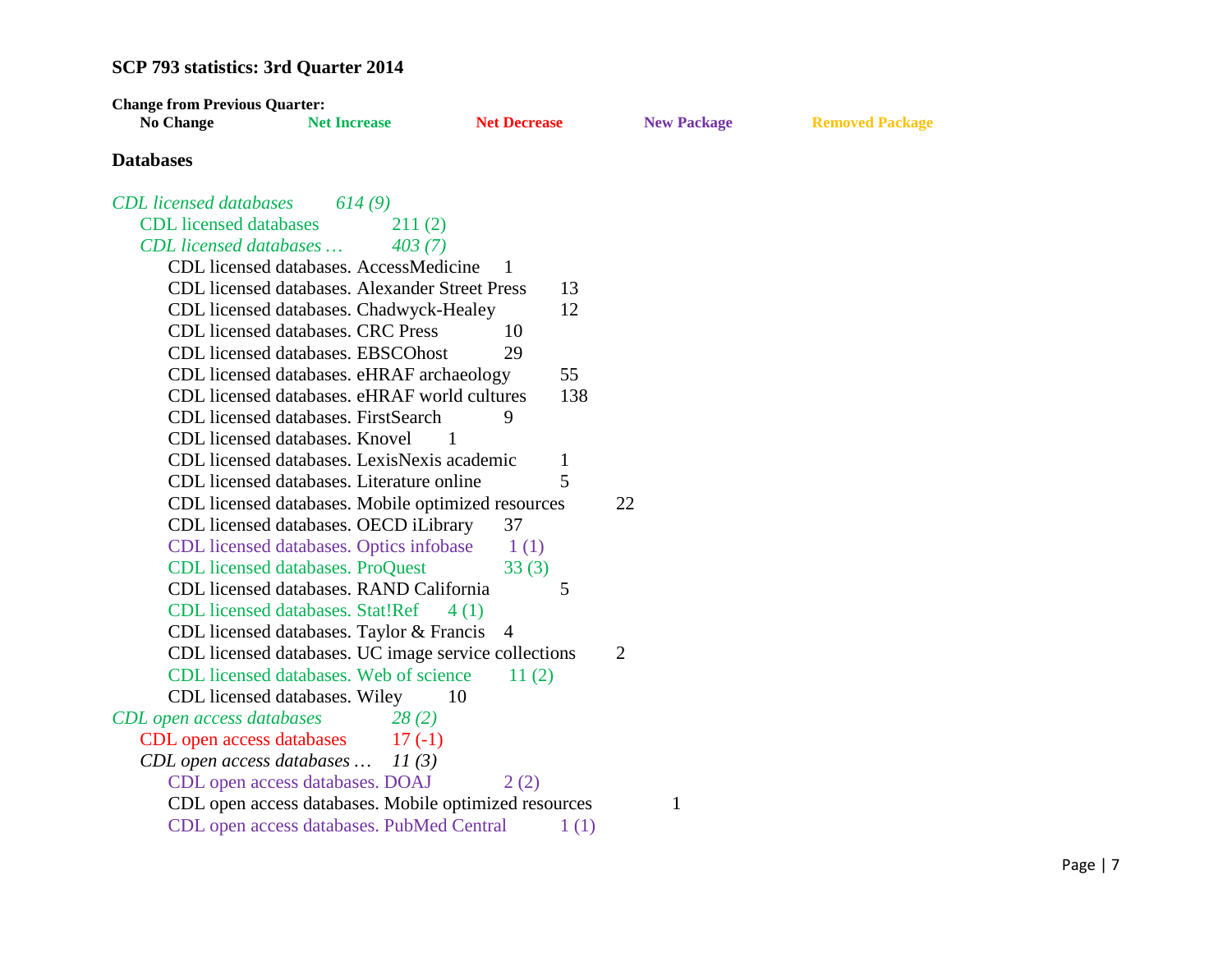| <b>Change from Previous Quarter:</b><br><b>No Change</b>                 | <b>Net Increase</b> | <b>Net Decrease</b>                                                                   |                     |                        |
|--------------------------------------------------------------------------|---------------------|---------------------------------------------------------------------------------------|---------------------|------------------------|
|                                                                          |                     |                                                                                       | <b>New Package</b>  | <b>Removed Package</b> |
| Open access resource selected by the UC Libraries. U.S. online databases |                     | CDL open access databases. UC image service collections                               | 7<br>$\overline{2}$ |                        |
| <b>Monographs</b>                                                        |                     |                                                                                       |                     |                        |
| 17th-18th century Burney Collection online monographs                    |                     | 405                                                                                   |                     |                        |
| AccessEngineering online monographs                                      |                     | 285                                                                                   |                     |                        |
| AccessMedicine online monographs                                         |                     | 55 $(3)$                                                                              |                     |                        |
| <b>ACM Digital Library online monographs</b>                             |                     | $3225(-2)$                                                                            |                     |                        |
| ACS Symposium series online monographs                                   |                     | 1380                                                                                  |                     |                        |
| <b>Adam Matthew Digital monographs</b>                                   |                     | 1252                                                                                  |                     |                        |
| Adam Matthew Digital. Empire online monographs                           |                     | 696                                                                                   |                     |                        |
|                                                                          |                     | Adam Matthew Digital. Everyday life & women in America online monographs              |                     | 556                    |
| African writers series online monographs                                 |                     | 291                                                                                   |                     |                        |
| <b>Alexander Street Press monographs</b>                                 |                     | $19815(-1)$                                                                           |                     |                        |
|                                                                          |                     | Alexander Street Press. American Civil War letters and diaries online monographs      |                     | 328                    |
| Alexander Street Press. American song online audio                       |                     | 3183                                                                                  |                     |                        |
|                                                                          |                     | Alexander Street Press. Asian American drama online monographs                        | 249                 |                        |
|                                                                          |                     | Alexander Street Press. Black drama, 1850 to present online monographs                | 1196                |                        |
|                                                                          |                     | Alexander Street Press. Classical music library online audio                          | 6443                |                        |
|                                                                          |                     | Alexander Street Press. Contemporary world music online audio                         | 938                 |                        |
|                                                                          |                     | Alexander Street Press. Early encounters in North America online monographs           |                     | $175(-1)$              |
|                                                                          |                     | Alexander Street Press. Latino literature online monographs                           | 1077                |                        |
|                                                                          |                     | Alexander Street Press. North American Indian drama online monographs                 | 256                 |                        |
|                                                                          |                     | Alexander Street Press. North American theatre online monographs                      | 45                  |                        |
|                                                                          |                     | Alexander Street Press. North American women's drama online monographs                | 158                 |                        |
|                                                                          |                     | Alexander Street Press. North American women's letters and diaries online monographs  |                     | 378                    |
|                                                                          |                     | Alexander Street Press. Scottish women poets of the Romantic period online monographs |                     | 90                     |
| Alexander Street Press. Sixties online monographs                        |                     | 100                                                                                   |                     |                        |
|                                                                          |                     | Alexander Street Press. Smithsonian global sound online audio                         | 2469                |                        |
| Alexander Street Press. Theatre in video online video                    |                     | 321                                                                                   |                     |                        |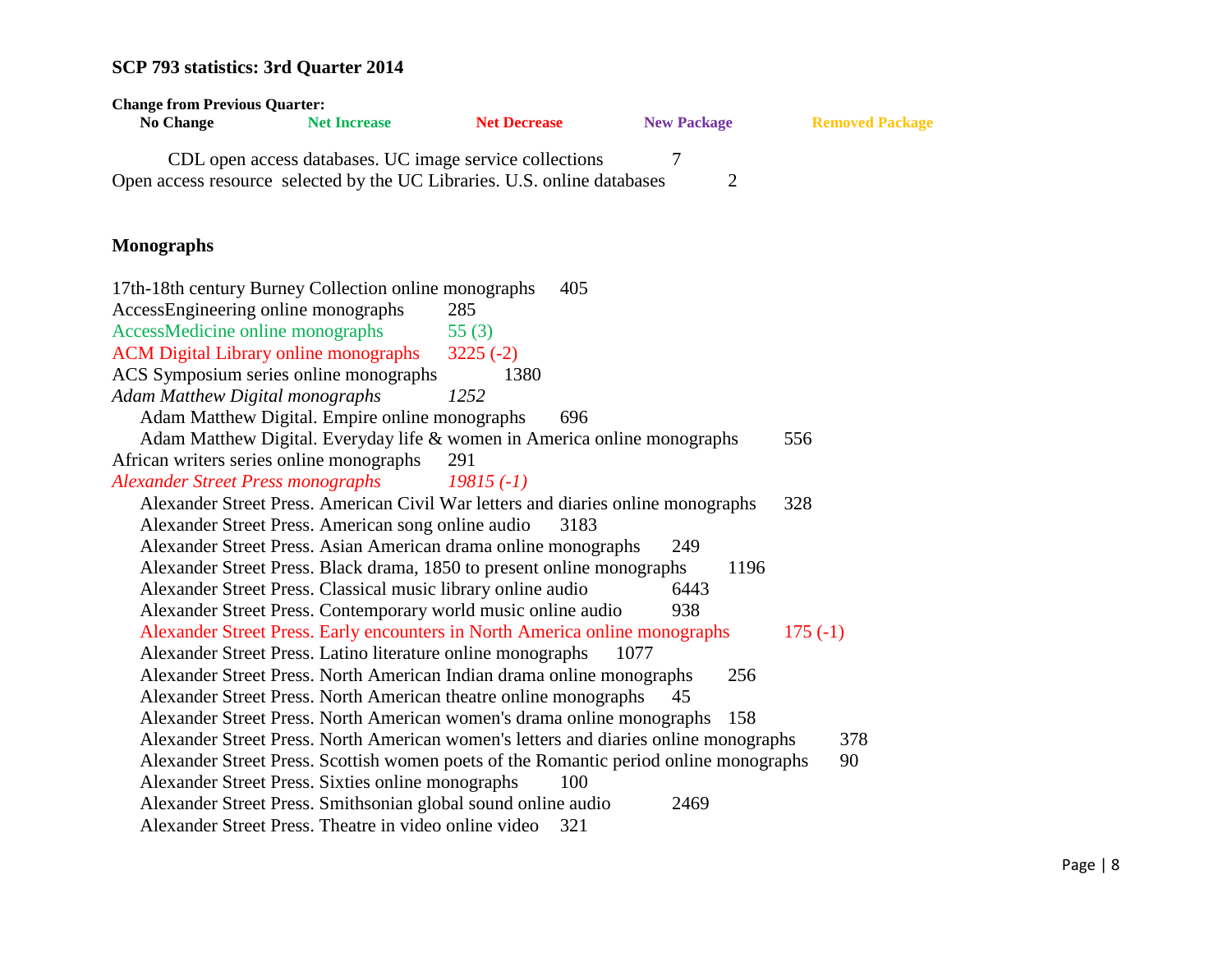**Change from Previous Quarter: No Change Net Increase Net Decrease New Package Removed Package** Alexander Street Press. Twentieth century North American drama online monographs 1238 Alexander Street Press. Women and social movements in the United States online monographs 1171 American Geophysical Union online monographs 570 American Institute of Physics conference proceedings online monographs 975 *ASME monographs 274 (274)* ASME Digital Collection online conference proceedings 82 (82) ASME Digital Collection online conference proceedings. Archive 45 (45) ASME Digital Collection online monographs 147 (147) ASTM online monographs 1383 Berg Fashion Library online monographs 74 (5) *Blackwell-Synergy monographs 1025 (2)* Blackwell-Synergy online journals. Annals of the New York Academy of Sciences online monographs 993 (2) Blackwell-Synergy online journals. Monographs of the Society for Research in Child Development online monographs 32 CIAO online monographs 222 (-1) *CRC Press monographs 8042 (153)* CRC Press. BIOMEDICALSCIENCEnetBASE online monographs 2013 90 CRC Press. BIOMEDICALSCIENCEnetBASE online monographs 2014- 75 (29) CRC Press. CDL-hosted online monographs 192 CRC Press. CivilEngineeringnetBASE online monographs 311 CRC Press. ElectricalEngineeringnetBASE online monographs 593 (-2) CRC Press. ENGnetBASE online monographs 2090 (-8) CRC Press. ENGnetBASE online monographs DDA 2013 24 CRC Press. ENGnetBASE online monographs DDA 2013 purchase 104 CRC Press. ENGnetBASE online monographs DDA 2014 237 (62) CRC Press. ENGnetBASE Supplement online monographs 251 (-2) CRC Press. ENVIROnetBASE online monographs 659 CRC Press. ENVIROnetBASE online monographs 2013- 159 (25) CRC Press. EnvironmentalEngineeringnetBASE online monographs 19 CRC Press. EnvironmentalEngineeringnetBASE online monographs 2013- 27 (4) CRC Press. EnvironmentalSciencenetBASE online monographs 83 CRC Press. EnvironmentalSciencenetBASE online monographs 2013- 139 (22) CRC Press. FOODnetBASE online monographs 354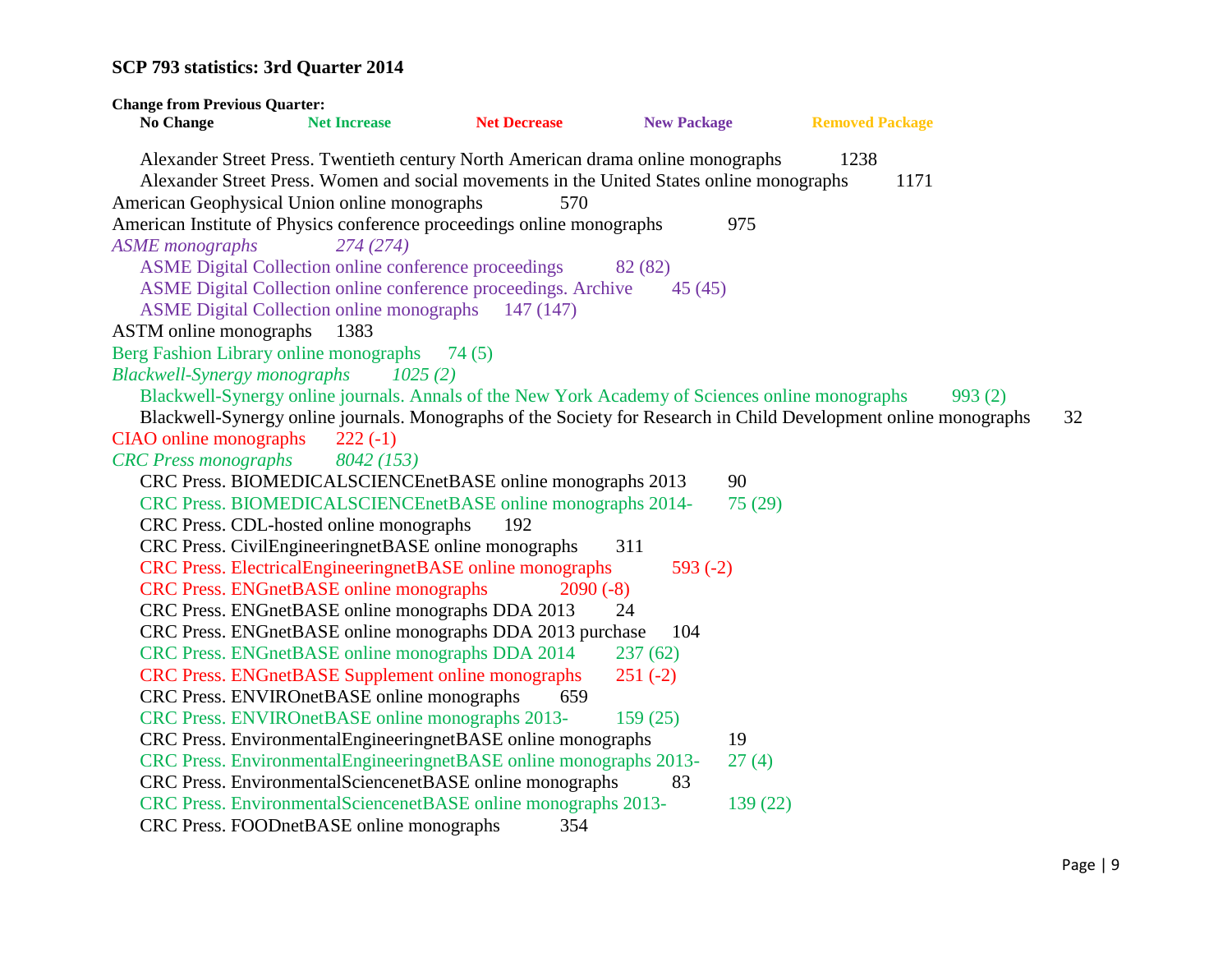| <b>Change from Previous Quarter:</b>      |                                                                                            |                     |                    |                        |
|-------------------------------------------|--------------------------------------------------------------------------------------------|---------------------|--------------------|------------------------|
| <b>No Change</b>                          | <b>Net Increase</b>                                                                        | <b>Net Decrease</b> | <b>New Package</b> | <b>Removed Package</b> |
|                                           | CRC Press. FORENSICnetBASE/LawENFORCEMENTnetBASE online monographs                         |                     |                    | $360(-1)$              |
|                                           | CRC Press. GeneralEngineeringnetBASE online monographs                                     |                     | $25(-1)$           |                        |
|                                           | CRC Press. IndustrialEngineeringnetBASE online monographs                                  |                     | 29                 |                        |
|                                           | CRC Press. InfoSECURITYnetBASE online monographs                                           |                     | 146                |                        |
|                                           | CRC Press. ITECHnetBASE online monographs                                                  | $564(-4)$           |                    |                        |
|                                           | CRC Press. ITKnowledgeBASE online monographs                                               | 10                  |                    |                        |
|                                           | CRC Press. MATHnetBASE online monographs                                                   | 539                 |                    |                        |
|                                           | CRC Press. MATHnetBASE online monographs 2013-                                             |                     | 77(13)             |                        |
|                                           | CRC Press. MechanicalEngineeringnetBASE online monographs                                  |                     | $296(-2)$          |                        |
|                                           | CRC Press. MiningEngineeringnetBASE online monographs                                      |                     | 10                 |                        |
|                                           | CRC Press. NEUROSCIENCEnetBASE online monographs                                           |                     | 146                |                        |
|                                           | CRC Press. STATSnetBASE online monographs                                                  | 347(1)              |                    |                        |
|                                           | CRC Press. STATSnetBASE online monographs 2013-                                            |                     | 86(17)             |                        |
|                                           | Digitale Bibliothek deutscher Klassiker im WWW online monographs                           |                     | 150                |                        |
| <b>Early American imprints monographs</b> |                                                                                            | $70830(-2)$         |                    |                        |
|                                           | Early American imprints online monographs. Series I                                        |                     | $34847(-2)$        |                        |
|                                           | Early American imprints online monographs. Series II                                       |                     | 35983              |                        |
|                                           | Early English books online monographs                                                      | 124675              |                    |                        |
| <b>EBSCO</b> monographs                   | 1903 (315)                                                                                 |                     |                    |                        |
|                                           | EBSCO. Business source complete online monographs                                          |                     | 48                 |                        |
|                                           | EBSCO. Japanese DDA pilot online monographs                                                | 1844 (311)          |                    |                        |
|                                           | EBSCO. Japanese online monographs                                                          | 11(4)               |                    |                        |
| Eighteenth century collections online     |                                                                                            | $135830(-43)$       |                    |                        |
| Elsevier monographs                       | 419 (142)                                                                                  |                     |                    |                        |
|                                           | Elsevier online monographs. Agricultural, biological, and food sciences online monographs  |                     |                    | 35(7)                  |
|                                           | Elsevier online monographs. Biochemistry, genetics and molecular biology online monographs |                     |                    | 20(5)                  |
|                                           | Elsevier online monographs. Biomedical science and medicine online monographs              |                     |                    | 17(5)                  |
|                                           | Elsevier online monographs. Chemical engineering online monographs                         |                     | 22(11)             |                        |
|                                           | Elsevier online monographs. Chemistry online monographs                                    |                     | 11(3)              |                        |
|                                           | Elsevier online monographs. Computer science online monographs                             |                     | 29(8)              |                        |
|                                           | Elsevier online monographs. Earth and planetary sciences online monographs                 |                     |                    | 8(5)                   |
|                                           | Elsevier online monographs. Energy online monographs                                       |                     | 15(6)              |                        |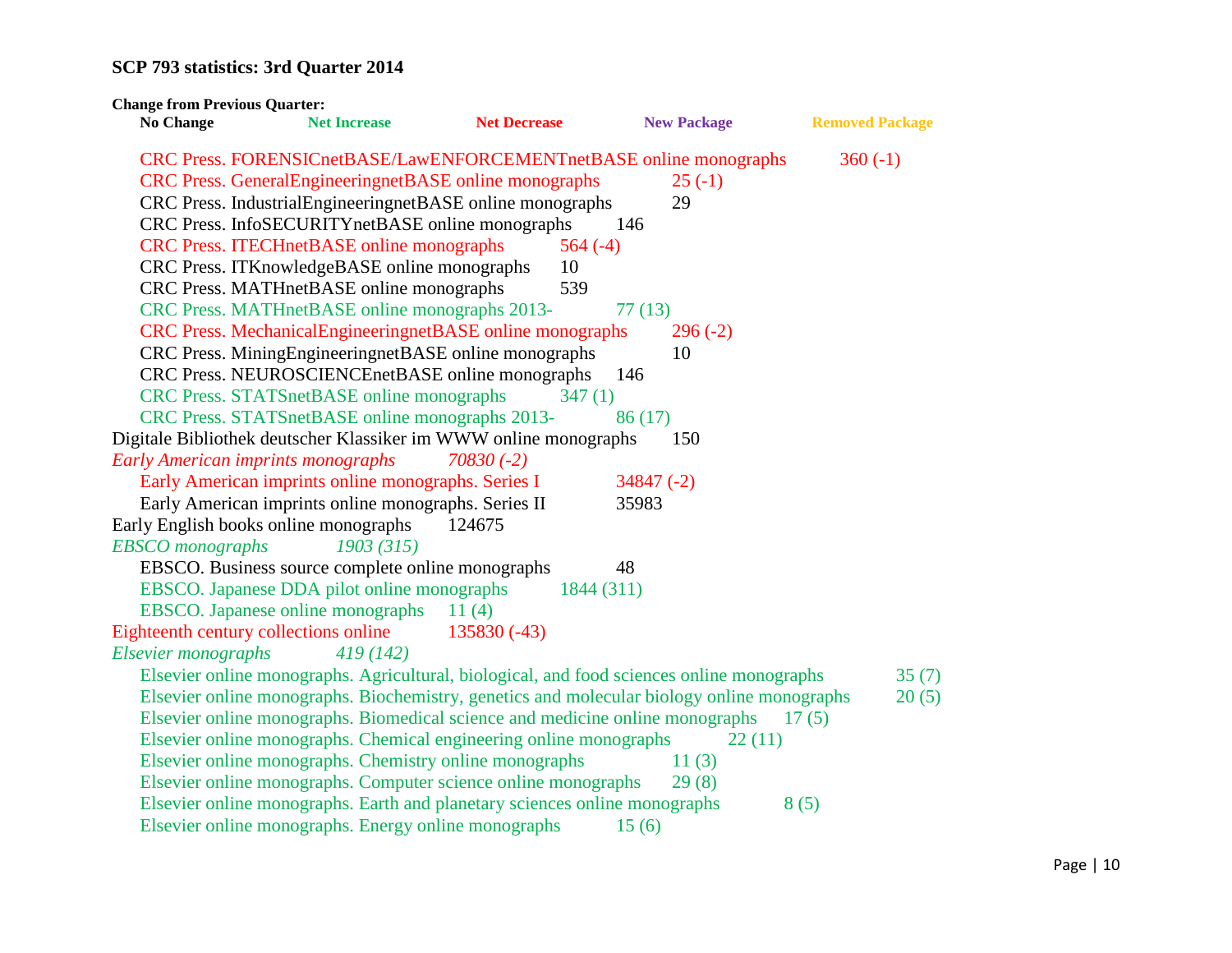| <b>Change from Previous Quarter:</b>         |                                                                                                   |                     |                    |                        |       |
|----------------------------------------------|---------------------------------------------------------------------------------------------------|---------------------|--------------------|------------------------|-------|
| <b>No Change</b>                             | <b>Net Increase</b>                                                                               | <b>Net Decrease</b> | <b>New Package</b> | <b>Removed Package</b> |       |
|                                              | Elsevier online monographs. Engineering online monographs                                         |                     | 89 (32)            |                        |       |
|                                              | Elsevier online monographs. Environmental science online monographs                               |                     | 6(3)               |                        |       |
|                                              | Elsevier online monographs. Finance online monographs                                             |                     | 5(1)               |                        |       |
|                                              | Elsevier online monographs. Forensics, security, and criminal justice online monographs           |                     |                    | 38(17)                 |       |
|                                              | Elsevier online monographs. Immunology and microbiology online monographs                         |                     |                    | 13(3)                  |       |
|                                              | Elsevier online monographs. Materials science online monographs                                   |                     | 40(11)             |                        |       |
|                                              | Elsevier online monographs. Mathematics online monographs                                         |                     | 7(2)               |                        |       |
|                                              | Elsevier online monographs. Neuroscience online monographs                                        |                     | 19(4)              |                        |       |
|                                              | Elsevier online monographs. Pharmacology, toxicology and pharmaceutical science online monographs |                     |                    |                        | 11(2) |
|                                              | Elsevier online monographs. Physics and astronomy online monographs                               |                     | 2(2)               |                        |       |
|                                              | Elsevier online monographs. Plastics engineering hanser online monographs                         |                     |                    | 4(2)                   |       |
|                                              | Elsevier online monographs. Psychology online monographs                                          |                     | 18(7)              |                        |       |
|                                              | Elsevier online monographs. Social sciences online monographs                                     |                     | 10(6)              |                        |       |
| Gale monographs                              | 4524                                                                                              |                     |                    |                        |       |
|                                              | Gale virtual reference library online monographs                                                  | 8                   |                    |                        |       |
|                                              | Gale virtual reference library. Scribner writers online monographs                                |                     | 68                 |                        |       |
|                                              | Gale virtual reference library. Twayne's authors online monographs                                |                     | 863                |                        |       |
|                                              | Gale. Latin American and Iberian biographies online monographs                                    |                     | 968                |                        |       |
|                                              | Gale. Mexican and Central American political and social ephemera online monographs                |                     |                    | 1306                   |       |
|                                              | Gale. Selections from Sabin Americana, 1500-1926 online monographs                                |                     | 1296               |                        |       |
|                                              | Gale. World Scholar Latin America & the Caribbean online monographs                               |                     | 15                 |                        |       |
| Harvard University Press online monographs   |                                                                                                   | 363                 |                    |                        |       |
| <b>IEEE</b> monographs                       | 18839 (341)                                                                                       |                     |                    |                        |       |
|                                              | IEEE Xplore online conference proceedings                                                         | 16886 (343)         |                    |                        |       |
| IEEE Xplore online standards                 |                                                                                                   | 1526                |                    |                        |       |
| <b>IEEE-Wiley online monographs</b>          |                                                                                                   | $427(-2)$           |                    |                        |       |
| <b>IET Digital Library online monographs</b> |                                                                                                   | 320(1)              |                    |                        |       |
| Institute of Physics online monographs       |                                                                                                   | 8(8)                |                    |                        |       |
| <b>JSTOR</b> monographs                      | 738                                                                                               |                     |                    |                        |       |
|                                              | JSTOR online journals. Criminal science monograph online monographs                               |                     | $\overline{4}$     |                        |       |
|                                              | JSTOR online journals. Crusteana supplement online monographs                                     |                     | 14                 |                        |       |
|                                              | JSTOR online journals. Fieldiana, Anthropology online monographs                                  |                     | 101                |                        |       |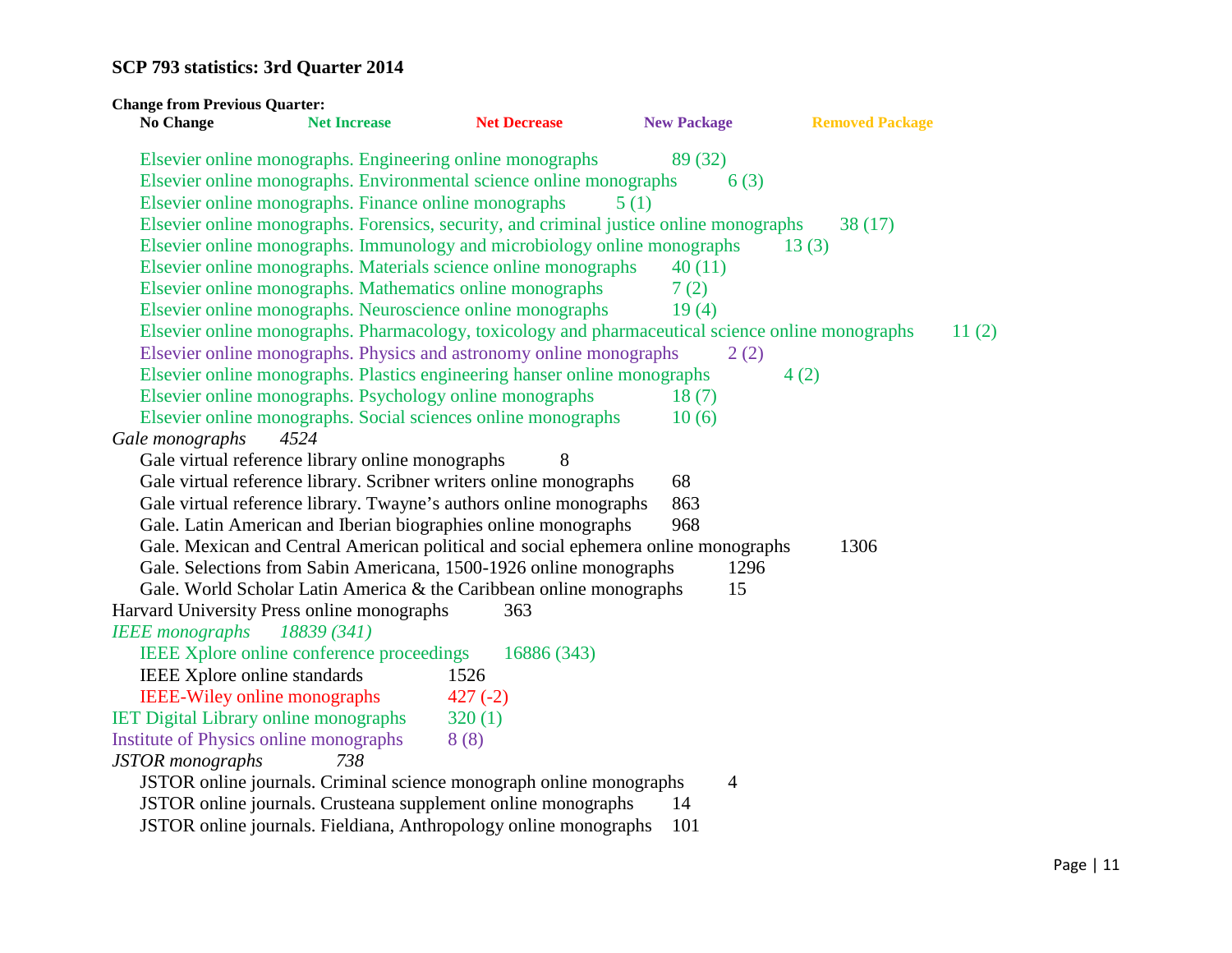| <b>Change from Previous Quarter:</b>  |                                                                                                                      |                     |                    |     |                        |     |
|---------------------------------------|----------------------------------------------------------------------------------------------------------------------|---------------------|--------------------|-----|------------------------|-----|
| <b>No Change</b>                      | <b>Net Increase</b>                                                                                                  | <b>Net Decrease</b> | <b>New Package</b> |     | <b>Removed Package</b> |     |
|                                       | JSTOR online journals. Hesperia supplements online monographs                                                        |                     | 42                 |     |                        |     |
|                                       | JSTOR online journals. Journal for research in mathematics education (Monograph) online monographs                   |                     |                    |     | 14                     |     |
|                                       | JSTOR online journals. Journal of animal ecology online monographs                                                   |                     |                    |     |                        |     |
|                                       | JSTOR online journals. Monographs of the Society for Research in Child Development online monographs                 |                     |                    |     |                        | 274 |
|                                       | JSTOR online journals. NSF-CBMS regional conference series in probability and statistics online monographs           |                     |                    |     |                        | 7   |
|                                       | JSTOR online journals. Population and development review online monographs                                           |                     |                    | 17  |                        |     |
|                                       | JSTOR online journals. Publications of the American Economic Association online monographs                           |                     |                    |     | 72                     |     |
|                                       | JSTOR online journals. Publications of the Field Columbian Museum, Anthropological series online monographs          |                     |                    |     |                        | 25  |
|                                       | JSTOR online journals. Publications of the Field Museum of Natural History, Anthropological series online monographs |                     |                    |     |                        | 50  |
|                                       | JSTOR online journals. Regional conference series in probability and statistics online monographs                    |                     |                    |     |                        |     |
|                                       | JSTOR online journals. Yale French studies online monographs                                                         |                     | 116                |     |                        |     |
| Karger online monographs              | 665                                                                                                                  |                     |                    |     |                        |     |
| Knovel Library online monographs      |                                                                                                                      | $3109(-53)$         |                    |     |                        |     |
| LexisNexis academic online monographs | 1                                                                                                                    |                     |                    |     |                        |     |
| Literature online monographs          | 16153                                                                                                                |                     |                    |     |                        |     |
|                                       | Literature online. African-American poetry full-text database                                                        |                     | 98                 |     |                        |     |
|                                       | Literature online. American drama full-text database                                                                 | 711                 |                    |     |                        |     |
|                                       | Literature online. American poetry full-text database                                                                | 1281                |                    |     |                        |     |
|                                       | Literature online. Cambridge companions to literature                                                                |                     | 217                |     |                        |     |
| Literature online. Canadian poetry    |                                                                                                                      | 530                 |                    |     |                        |     |
|                                       | Literature online. Database of twentieth century African-American poetry                                             |                     |                    | 167 |                        |     |
|                                       | Literature online. Database of twentieth century American poetry                                                     |                     | 668                |     |                        |     |
|                                       | Literature online. Early American fiction full-text database                                                         |                     | 724                |     |                        |     |
|                                       | Literature online. Early English prose fiction full-text database                                                    |                     | 211                |     |                        |     |
|                                       | Literature online. Eighteenth century fiction full-text database                                                     |                     | 96                 |     |                        |     |
|                                       | Literature online. English poetry full-text database                                                                 | 4402                |                    |     |                        |     |
|                                       | Literature online. English poetry full-text database / twentieth century English poetry                              |                     |                    |     | 65                     |     |
|                                       | Literature online. English poetry second edition                                                                     | 527                 |                    |     |                        |     |
|                                       | Literature online. English prose drama full-text database                                                            |                     | 1653               |     |                        |     |
|                                       | Literature online. English verse drama full-text database                                                            |                     | 2263               |     |                        |     |
|                                       | Literature online. Faber Poetry Library / twentieth-century English poetry                                           |                     |                    | 119 |                        |     |
|                                       | Literature online. Modern poetry full-text database                                                                  | 7                   |                    |     |                        |     |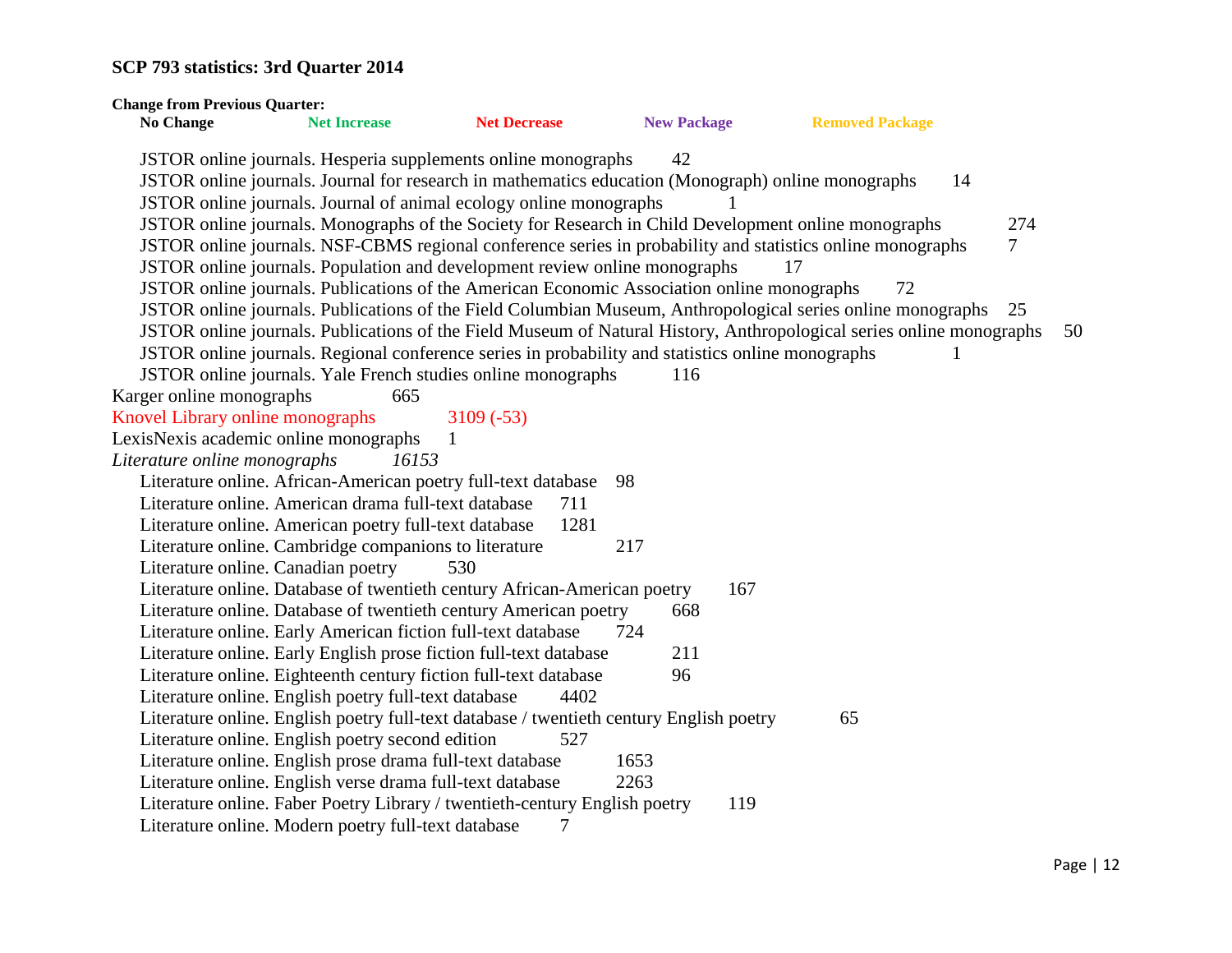| <b>Change from Previous Quarter:</b>   |                                                                                                                                               |                     |                    |                        |
|----------------------------------------|-----------------------------------------------------------------------------------------------------------------------------------------------|---------------------|--------------------|------------------------|
| <b>No Change</b>                       | <b>Net Increase</b>                                                                                                                           | <b>Net Decrease</b> | <b>New Package</b> | <b>Removed Package</b> |
|                                        | Literature online. Modern poetry full-text database / twentieth-century English poetry<br>Literature online. New essays on the American novel |                     | 11                 | 141                    |
|                                        | Literature online. Nineteenth century fiction full-text database                                                                              |                     | 250                |                        |
|                                        | Literature online. Reference works                                                                                                            | 8                   |                    |                        |
|                                        | Literature online. Shakespeare audio plays                                                                                                    | 38                  |                    |                        |
|                                        | Literature online. Twentieth-century drama                                                                                                    | 1676                |                    |                        |
|                                        | Literature online. Twentieth-century English poetry                                                                                           | 290                 |                    |                        |
|                                        | Making of the modern world online monographs                                                                                                  | 58327               |                    |                        |
|                                        | Materials Research Society online monographs                                                                                                  | 1103                |                    |                        |
| MD Consult online monographs           | 45                                                                                                                                            |                     |                    |                        |
|                                        | Miscellaneous UC subscription online monographs                                                                                               | $\overline{4}$      |                    |                        |
| <b>MIT Press monographs</b>            | 951(45)                                                                                                                                       |                     |                    |                        |
|                                        | MIT Press CogNet online monographs 420                                                                                                        |                     |                    |                        |
| <b>MIT Press online monographs</b>     | 531(45)                                                                                                                                       |                     |                    |                        |
| Momentum Press online monographs       |                                                                                                                                               | 69                  |                    |                        |
| Morgan & Claypool monographs           | 677(32)                                                                                                                                       |                     |                    |                        |
|                                        | Morgan & Claypool online monographs. Life Sciences Colloquium 1                                                                               |                     | 49                 |                        |
|                                        | Morgan & Claypool online monographs. Life Sciences Colloquium 2                                                                               |                     |                    | 50(1)                  |
|                                        | Morgan & Claypool online monographs. Synthesis Collection 1                                                                                   |                     | 99                 |                        |
|                                        | Morgan & Claypool online monographs. Synthesis Collection 2                                                                                   |                     | 123                |                        |
|                                        | Morgan & Claypool online monographs. Synthesis Collection 3                                                                                   |                     | 122                |                        |
|                                        | Morgan & Claypool online monographs. Synthesis Collection 4                                                                                   |                     | 124                |                        |
|                                        | Morgan & Claypool online monographs. Synthesis Collection 5                                                                                   |                     | 110(31)            |                        |
| Naxos audio                            | 45136 (9685)                                                                                                                                  |                     |                    |                        |
|                                        | Naxos music library online audio                                                                                                              | 42733 (9685)        |                    |                        |
|                                        | Naxos music library online audio. Jazz                                                                                                        | 2403                |                    |                        |
|                                        | NBER online monographs. Working papers                                                                                                        | 20142               |                    |                        |
|                                        | Nineteenth century collections online monographs                                                                                              | 12984               |                    |                        |
| <b>OECD</b> iLibrary online monographs |                                                                                                                                               | 2306(2)             |                    |                        |
|                                        | Open access resource selected by the UC Libraries                                                                                             | 14623(18)           |                    |                        |
|                                        | Open access resource selected by the UC Libraries                                                                                             | 15(1)               |                    |                        |
|                                        | Open access resource selected by the UC Libraries  14608 (17)                                                                                 |                     |                    |                        |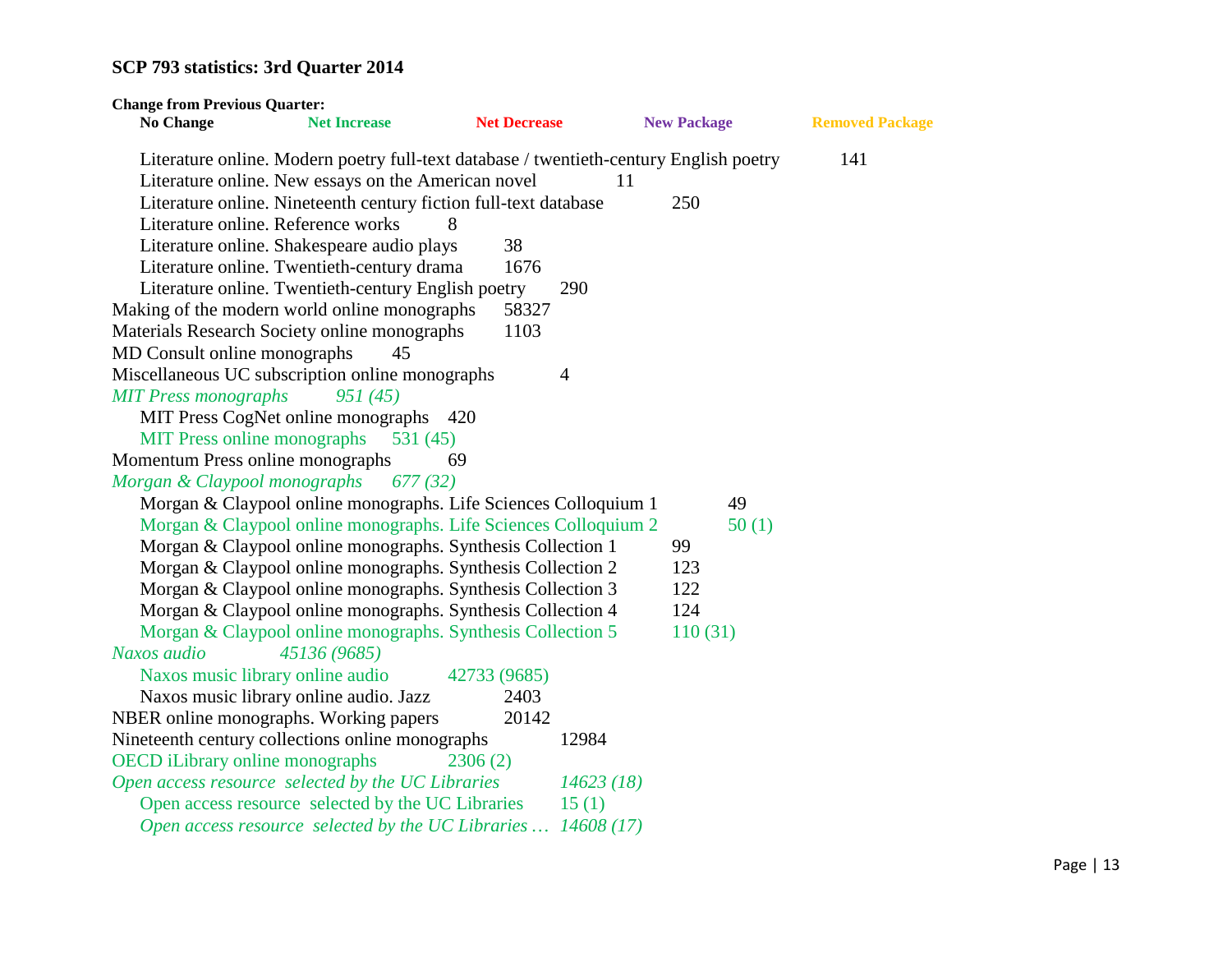| <b>Change from Previous Quarter:</b>         |                                                                           |                     |                                                                                                    |                        |      |
|----------------------------------------------|---------------------------------------------------------------------------|---------------------|----------------------------------------------------------------------------------------------------|------------------------|------|
| <b>No Change</b>                             | <b>Net Increase</b>                                                       | <b>Net Decrease</b> | <b>New Package</b>                                                                                 | <b>Removed Package</b> |      |
|                                              |                                                                           |                     | Open access resource selected by the UC Libraries. Biodiversity Heritage Library online monographs |                        | -1   |
|                                              |                                                                           |                     | Open access resource selected by the UC Libraries. Casalini online monographs                      | 6                      |      |
|                                              |                                                                           |                     | Open access resource selected by the UC Libraries. DOAB online monographs                          | 1270                   |      |
|                                              |                                                                           |                     | Open access resource selected by the UC Libraries. eScholarship analyzed serials                   | 178                    |      |
|                                              |                                                                           |                     | Open access resource selected by the UC Libraries. eScholarship online monographs                  | 48                     |      |
|                                              |                                                                           |                     | Open access resource selected by the UC Libraries. Knowledge Unlatched online monographs           | 26(3)                  |      |
|                                              |                                                                           |                     | Open access resource selected by the UC Libraries. Making of America online monographs             | 7351                   |      |
|                                              |                                                                           |                     | Open access resource selected by the UC Libraries. National Academies Press online monographs      |                        | 4518 |
|                                              |                                                                           |                     | Open access resource selected by the UC Libraries. OAPEN online monographs                         | 378                    |      |
|                                              | Open access resource selected by the UC Libraries. Seminaires et congres  |                     |                                                                                                    | 14(14)                 |      |
|                                              |                                                                           |                     | Open access resource selected by the UC Libraries. SpringerLink online monographs                  | -1                     |      |
|                                              | Open access resource selected by the UC Libraries. U.S. online monographs |                     |                                                                                                    |                        |      |
|                                              |                                                                           |                     | Open access resource selected by the UC Libraries. UC Press e-books collection online monographs   |                        | 716  |
|                                              |                                                                           |                     | Open access resource selected by the UC Libraries. WAC Clearinghouse online monographs             | 49                     |      |
|                                              |                                                                           |                     | Open access resource selected by the UC Libraries. World Bank online monographs                    | 48                     |      |
| Oxford monographs                            | 239                                                                       |                     |                                                                                                    |                        |      |
|                                              | Oxford reference online monographs. Literature collection                 |                     | 14                                                                                                 |                        |      |
|                                              | Oxford reference online monographs. Premium collection                    |                     | 219                                                                                                |                        |      |
|                                              | Oxford reference online monographs. Western Civilization collection       |                     | 6                                                                                                  |                        |      |
| Psychiatry online monographs                 | 19                                                                        |                     |                                                                                                    |                        |      |
| Royal Society of Chemistry online monographs |                                                                           | 553                 |                                                                                                    |                        |      |
| Safari tech books online monographs          |                                                                           | 2002(2)             |                                                                                                    |                        |      |
| ScienceDirect monographs                     | 323                                                                       |                     |                                                                                                    |                        |      |
|                                              | ScienceDirect online journals. Handbooks in economics online monographs   |                     |                                                                                                    | 28                     |      |
|                                              | ScienceDirect online journals. Methods in enzymology online monographs    |                     |                                                                                                    | 294                    |      |
| ScienceDirect online monographs              |                                                                           |                     |                                                                                                    |                        |      |
| SIAM online monographs                       | 400                                                                       |                     |                                                                                                    |                        |      |
| <b>SPIE</b> monographs                       | 8837 (116)                                                                |                     |                                                                                                    |                        |      |
|                                              | SPIE digital library online conference proceedings                        |                     | 8461 (116)                                                                                         |                        |      |
| SPIE eBooks online monographs                |                                                                           | 165                 |                                                                                                    |                        |      |
| SPIE online monographs                       | 211                                                                       |                     |                                                                                                    |                        |      |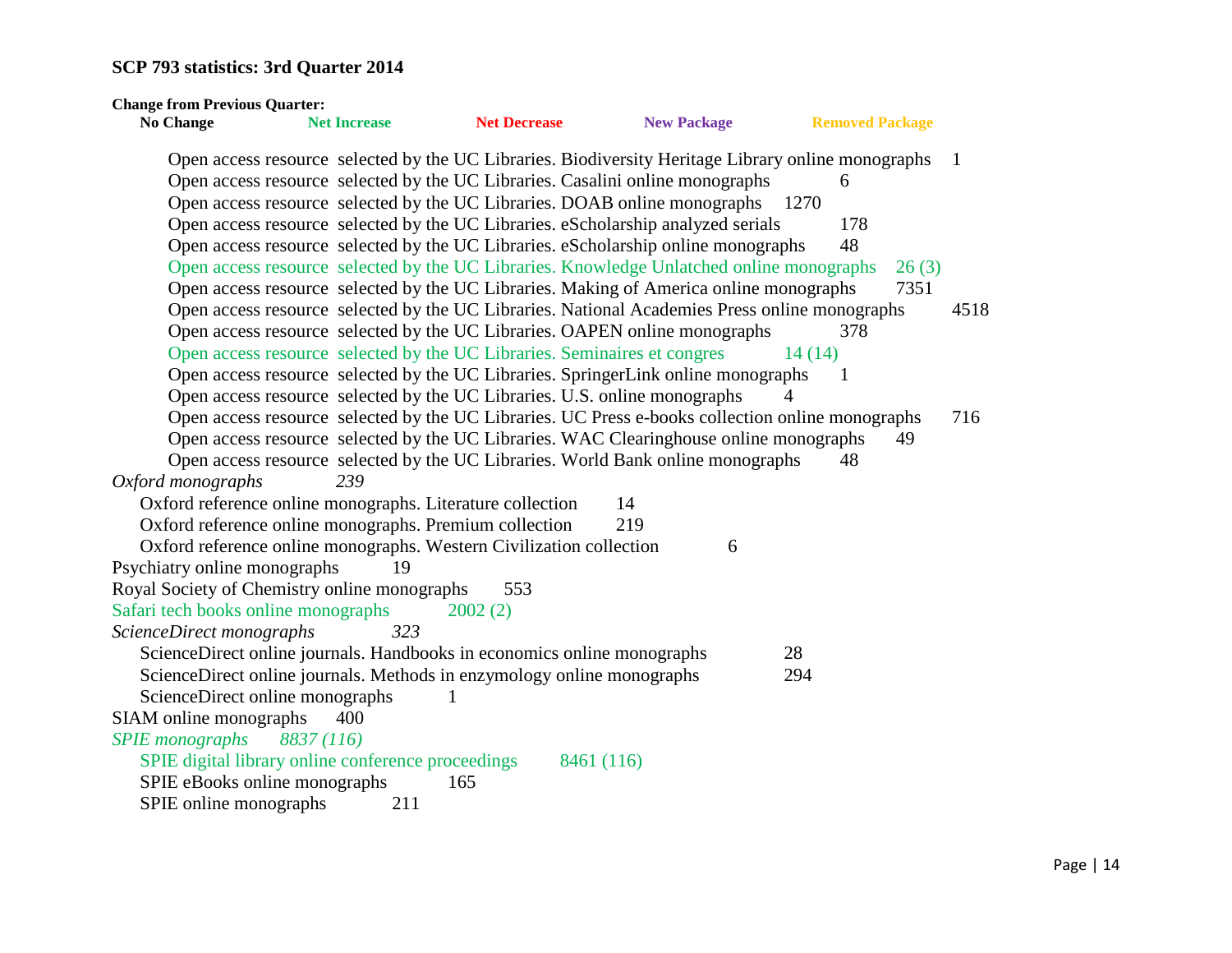| <b>Change from Previous Quarter:</b>                    |                                                                                                                                                                                                  |                      |                                                                                                           |                          |
|---------------------------------------------------------|--------------------------------------------------------------------------------------------------------------------------------------------------------------------------------------------------|----------------------|-----------------------------------------------------------------------------------------------------------|--------------------------|
| <b>No Change</b>                                        | <b>Net Increase</b>                                                                                                                                                                              | <b>Net Decrease</b>  | <b>New Package</b>                                                                                        | <b>Removed Package</b>   |
| <i>Springer monographs</i><br>SpringerLink monographs   | 55522 (1398)<br>Springer Protocols online monographs<br>54196 (1398)<br>SpringerLink online monographs. Architecture and design monographs                                                       | 1326                 | 59                                                                                                        |                          |
|                                                         | SpringerLink online monographs. Behavioral science monographs<br>SpringerLink online monographs. Biomedical and life sciences monographs                                                         |                      | 724(16)                                                                                                   | 3743 (102)               |
|                                                         | SpringerLink online monographs. Business and economics monographs<br>SpringerLink online monographs. Computer science monographs 10263 (202)                                                     |                      | 5634 (85)<br>SpringerLink online monographs. Chemistry and materials science monographs                   | 2319 (53)                |
|                                                         | SpringerLink online monographs. Energy monographs<br>SpringerLink online monographs. Engineering monographs                                                                                      |                      | SpringerLink online monographs. Earth and environmental science monographs<br>145(29)<br>7103 (207)       | 2163(99)                 |
|                                                         | SpringerLink online monographs. Mathematics and statistics monographs<br>SpringerLink online monographs. Medicine monographs<br>SpringerLink online monographs. Physics and astronomy monographs |                      | SpringerLink online monographs. Humanities, social sciences and law monographs<br>5042 (185)<br>3504 (98) | 6550 (171)<br>5729 (114) |
| Stat!Ref online monographs                              | 20                                                                                                                                                                                               |                      | SpringerLink online monographs. Professional and applied computing monographs                             | 1218 (37)                |
| Thieme online monographs<br>Wiley monographs 4395 (285) | 74<br>UC Press e-books collection online monographs                                                                                                                                              | 938                  |                                                                                                           |                          |
| Wiley online monographs                                 | 4357 (285)                                                                                                                                                                                       |                      | Wiley online journals. Annals of the New York Academy of Sciences online monographs                       | 9                        |
|                                                         | Wiley-Blackwell online journals. Behavioral sciences & the law online monographs<br>World Bank e-library monographs 5601 (-6)                                                                    |                      |                                                                                                           | 29                       |
| YBP/Ebrary monographs                                   | World Bank e-library online monographs<br>World Bank e-library online monographs. Working papers<br>2790 (701)                                                                                   | $2689(-6)$           | 2912                                                                                                      |                          |
| <b>YBP/Ebrary online monographs</b>                     | YBP/Ebrary DDA pilot online monographs                                                                                                                                                           | 2717 (668)<br>73(33) |                                                                                                           |                          |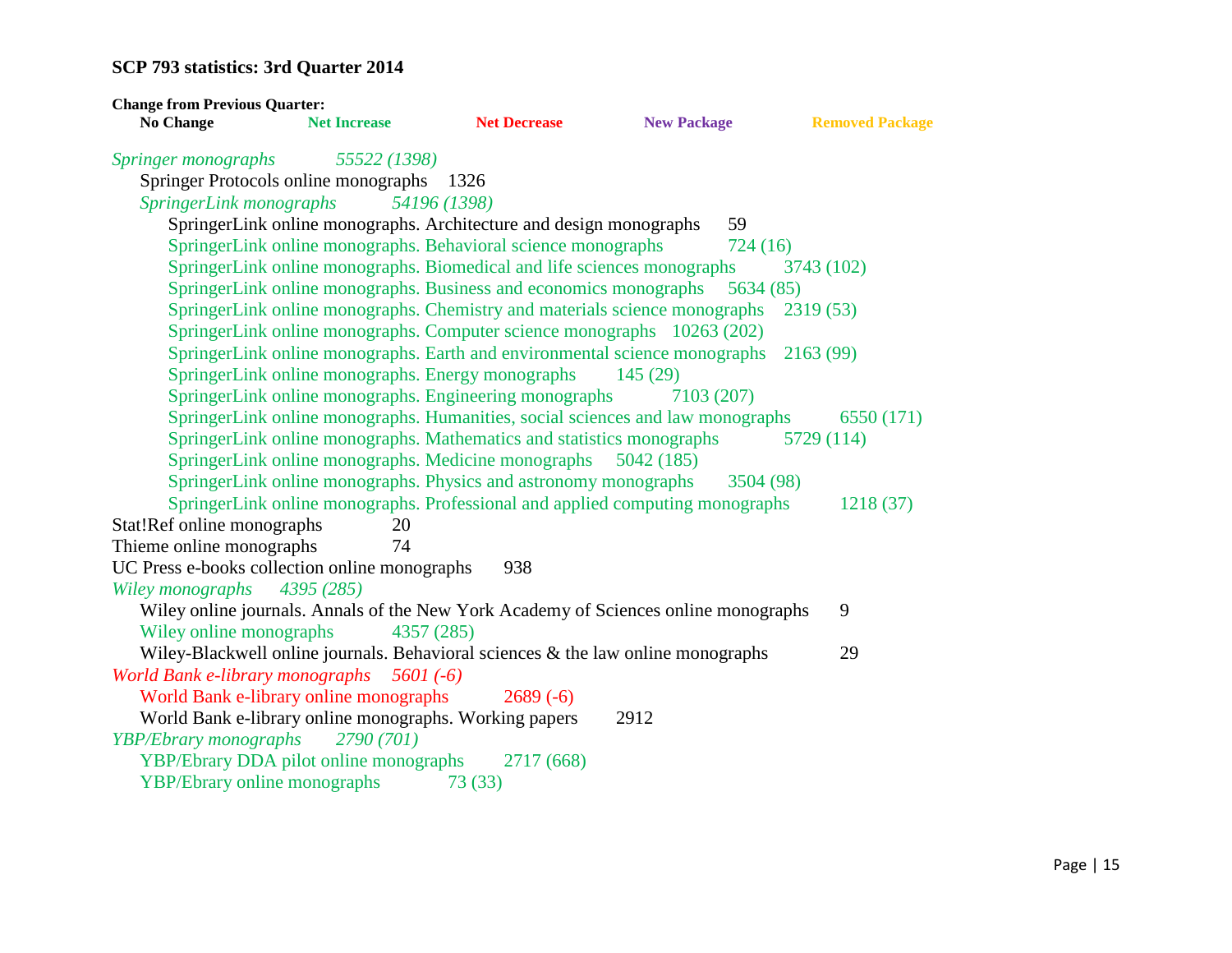| <b>Change from Previous Quarter:</b>                                         |                     |                     |                    |                        |  |
|------------------------------------------------------------------------------|---------------------|---------------------|--------------------|------------------------|--|
| <b>No Change</b>                                                             | <b>Net Increase</b> | <b>Net Decrease</b> | <b>New Package</b> | <b>Removed Package</b> |  |
| <b>CalDocs</b>                                                               |                     |                     |                    |                        |  |
| Open access resource selected by the UC Libraries. CalDocs analyzed serials  |                     |                     |                    | 178                    |  |
| Open access resource selected by the UC Libraries. CalDocs online databases  |                     |                     |                    | 86                     |  |
| Open access resource selected by the UC Libraries. CalDocs online journals   |                     |                     |                    | 1369(1)                |  |
| Open access resource selected by the UC Libraries. CalDocs online monographs |                     |                     |                    | 6601 (119)             |  |

#### **Chinese Language resources**

#### **Serials**

| Apabi journals 124 (-2)                              |                             |
|------------------------------------------------------|-----------------------------|
| Apabi online journals. Ebooks 18 (-1)                |                             |
| Apabi online journals. Reference works               | $\mathcal{D}_{\mathcal{A}}$ |
| Apabi online journals. Yearbooks                     | $104(-1)$                   |
| Century journals project 735 (1)                     |                             |
| Century journals project phase 1. Series H           | $\mathcal{D}_{\mathcal{A}}$ |
| Century journals project. Series F                   | 190(1)                      |
| Century journals project. Series G                   | 99                          |
| Century journals project. Series H                   | 297                         |
| Century journals project. Series J                   | 147                         |
| China academic journals<br>4035                      |                             |
| China academic journals. Series F                    | 722                         |
| China academic journals. Series G                    | 700                         |
| China academic journals. Series H                    | 1773                        |
| China academic journals. Series J                    | 840                         |
| China online journals<br>2998                        |                             |
| China online journals. Art & humanities              | 620                         |
| China online journals. Arts, humanities, & education | 51                          |
| China online journals. Business & economics          | 689                         |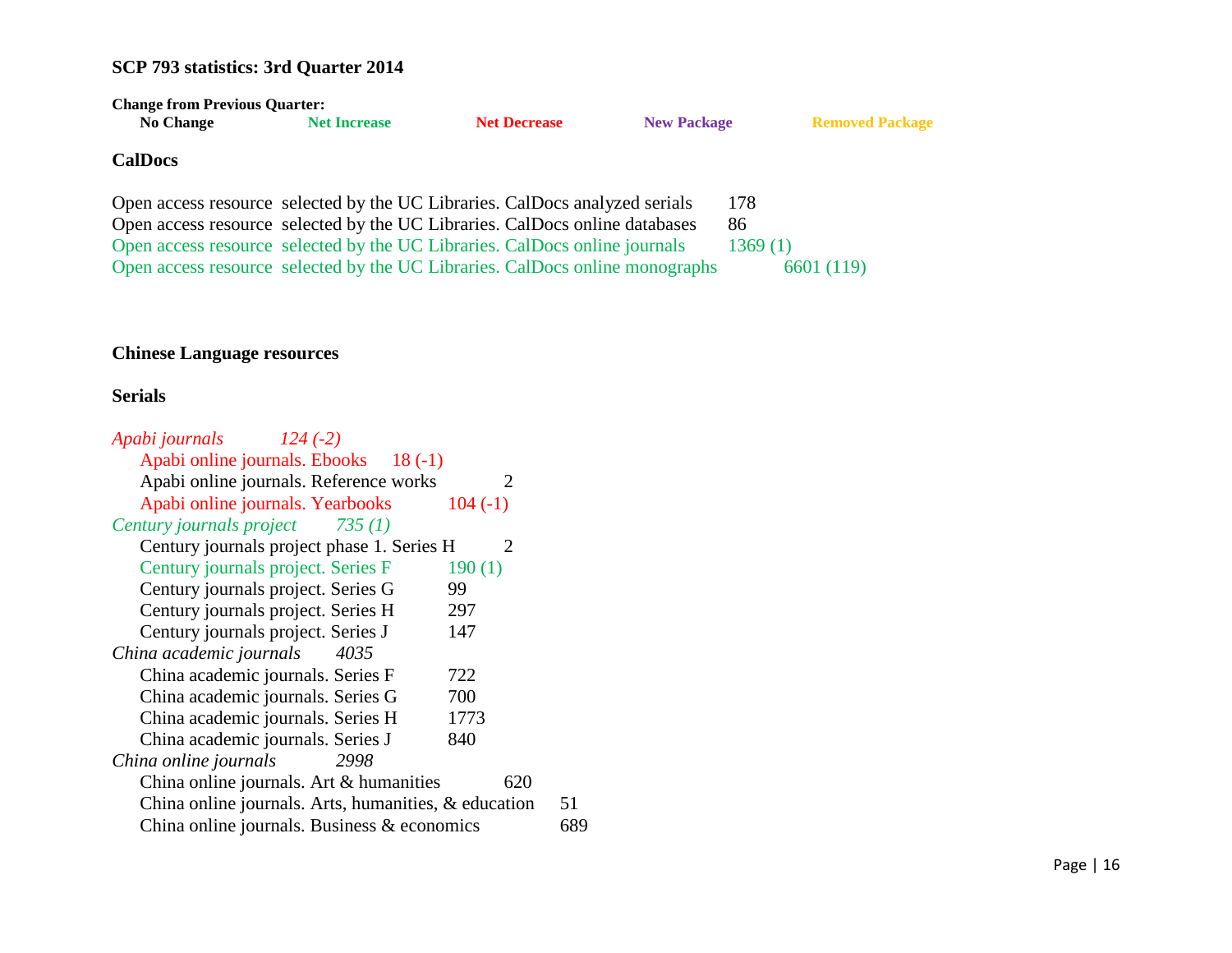| <b>Change from Previous Quarter:</b>                                         |                                                        |                                                               |                    |                        |
|------------------------------------------------------------------------------|--------------------------------------------------------|---------------------------------------------------------------|--------------------|------------------------|
| <b>No Change</b>                                                             | <b>Net Increase</b>                                    | <b>Net Decrease</b>                                           | <b>New Package</b> | <b>Removed Package</b> |
|                                                                              | China online journals. Business, economics, & finance  |                                                               | 26                 |                        |
|                                                                              | China online journals. Law & politics                  | 525                                                           |                    |                        |
|                                                                              | China online journals. Laws, politics, $\&$ philosophy | 6                                                             |                    |                        |
|                                                                              | China online journals. Social sciences 1081            |                                                               |                    |                        |
| Dacheng online journals $6970(-3)$                                           |                                                        |                                                               |                    |                        |
| DragonSource online journals 670 (3)                                         |                                                        |                                                               |                    |                        |
| Miscellaneous UC subscription online journals, Chinese language              |                                                        |                                                               | 2                  |                        |
| Open access resource selected by the UC Libraries, Chinese language journals |                                                        |                                                               | $\overline{4}$     |                        |
| Superstar. Chinamaxx journals                                                | $312(-1)$                                              |                                                               |                    |                        |
|                                                                              | Superstar. Chinamaxx online journals                   | $23(-1)$                                                      |                    |                        |
|                                                                              | Superstar. Chinamaxx online journals phase 1           | 4                                                             |                    |                        |
|                                                                              |                                                        | Superstar. Chinamaxx online journals phase 1. Wen shi zi liao | 267                |                        |
|                                                                              | Superstar. Chinamaxx online journals. Wen shi zi liao  |                                                               | 18                 |                        |
| Taiwan electronic periodical services                                        |                                                        | 703(1)                                                        |                    |                        |
| Udndata online newspapers                                                    | 6                                                      |                                                               |                    |                        |

#### **Databases**

| CDL licensed databases, Chinese language    | 23(1) |
|---------------------------------------------|-------|
| CDL open access databases, Chinese language | 3(2)  |

#### **Monographs**

| Airiti monographs<br>928 (37) |            |
|-------------------------------|------------|
| Airiti online monographs      |            |
| 924(37)<br>Airiti PDA         |            |
| Airiti PDA 2013 Aug           | $411(-20)$ |
| Airiti PDA 2013 Sep           | $73(-12)$  |
| Airiti PDA 2013 Oct           | 19         |
| Airiti PDA 2013 Nov           | $19(-1)$   |
|                               |            |